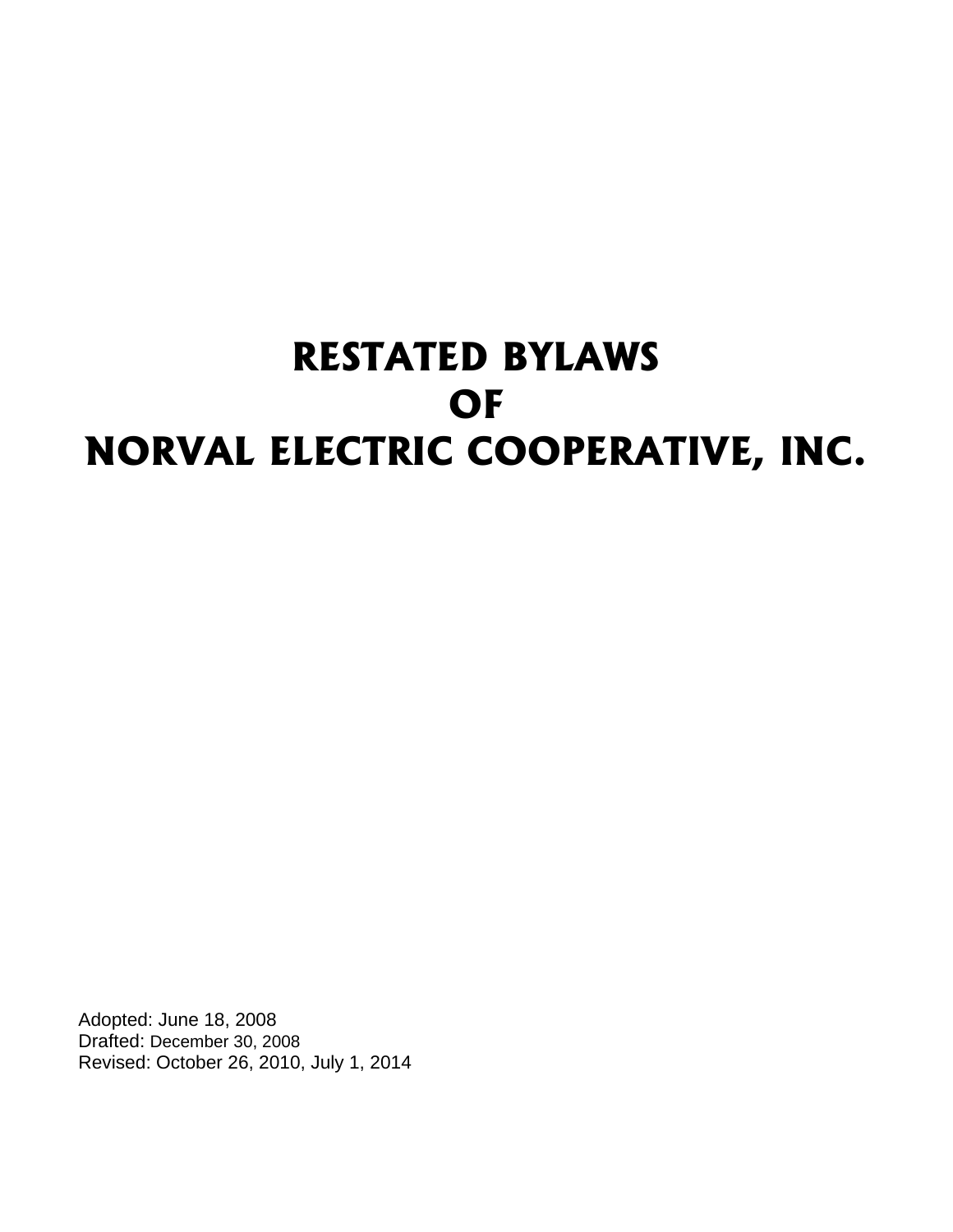# **TABLE OF CONTENTS**

| ARTICLE II. RIGHTS AND LIABILITIES OF THE COOPERATIVE AND THE MEMBERS6         |  |
|--------------------------------------------------------------------------------|--|
|                                                                                |  |
|                                                                                |  |
|                                                                                |  |
|                                                                                |  |
|                                                                                |  |
|                                                                                |  |
|                                                                                |  |
|                                                                                |  |
|                                                                                |  |
|                                                                                |  |
|                                                                                |  |
|                                                                                |  |
|                                                                                |  |
|                                                                                |  |
|                                                                                |  |
|                                                                                |  |
| Section 4.4-Qualifications to be Nominated, Elected, and Remain a Director  10 |  |
|                                                                                |  |
|                                                                                |  |
|                                                                                |  |
|                                                                                |  |
|                                                                                |  |
|                                                                                |  |
|                                                                                |  |
|                                                                                |  |
|                                                                                |  |
|                                                                                |  |
|                                                                                |  |
|                                                                                |  |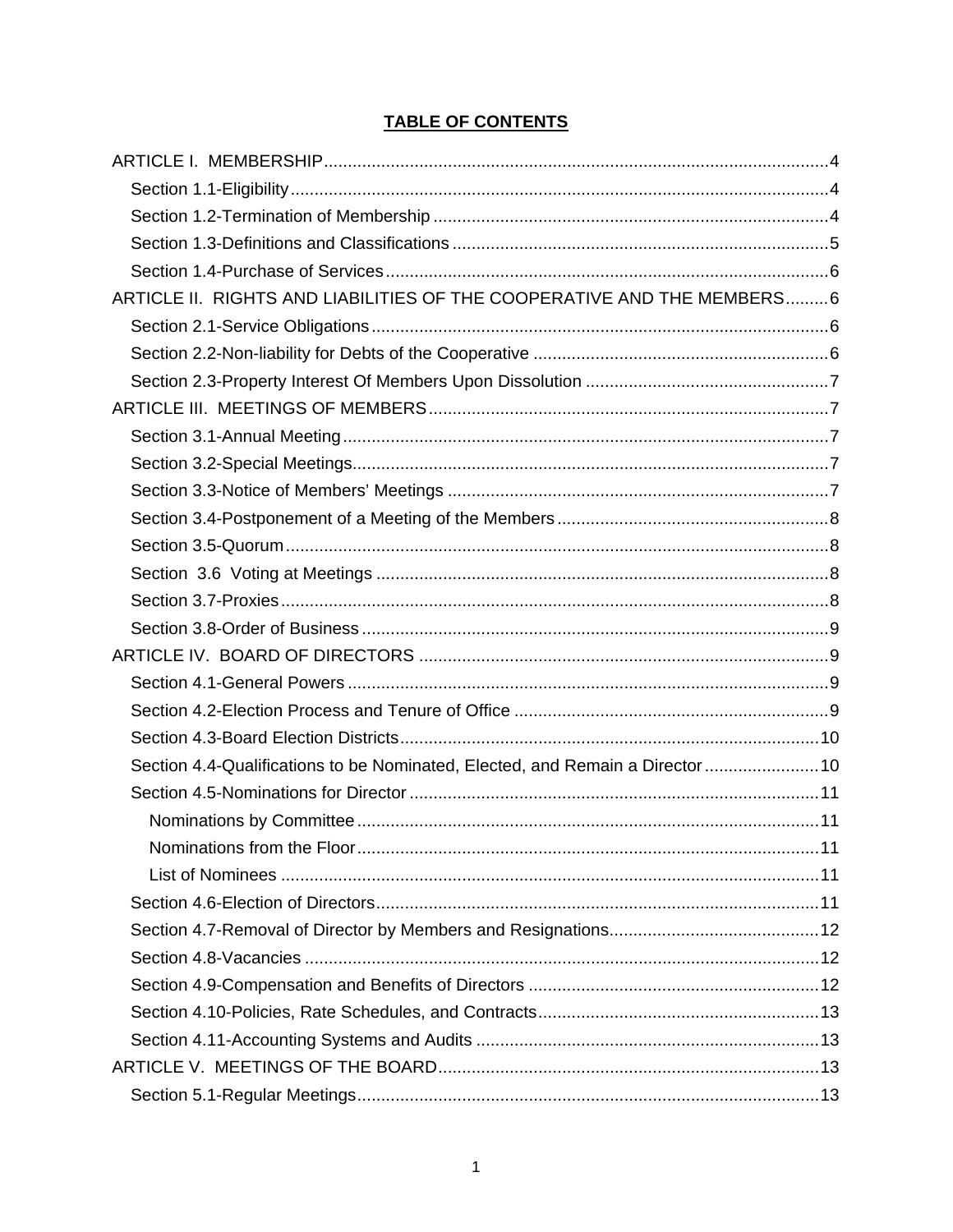| ARTICLE VII. INDEMNIFICATION OF OFFICERS, DIRECTORS, EMPLOYEES, AND                     |  |
|-----------------------------------------------------------------------------------------|--|
|                                                                                         |  |
|                                                                                         |  |
| Section 7.2-Indemnification of Parties to Actions by or in Right of the Cooperative  17 |  |
|                                                                                         |  |
|                                                                                         |  |
|                                                                                         |  |
|                                                                                         |  |
|                                                                                         |  |
|                                                                                         |  |
|                                                                                         |  |
| Section 8.2-Patronage Capital in Connection with Furnishing Retail Energy Services19    |  |
|                                                                                         |  |
|                                                                                         |  |
|                                                                                         |  |
|                                                                                         |  |
|                                                                                         |  |
|                                                                                         |  |
|                                                                                         |  |
|                                                                                         |  |
|                                                                                         |  |
|                                                                                         |  |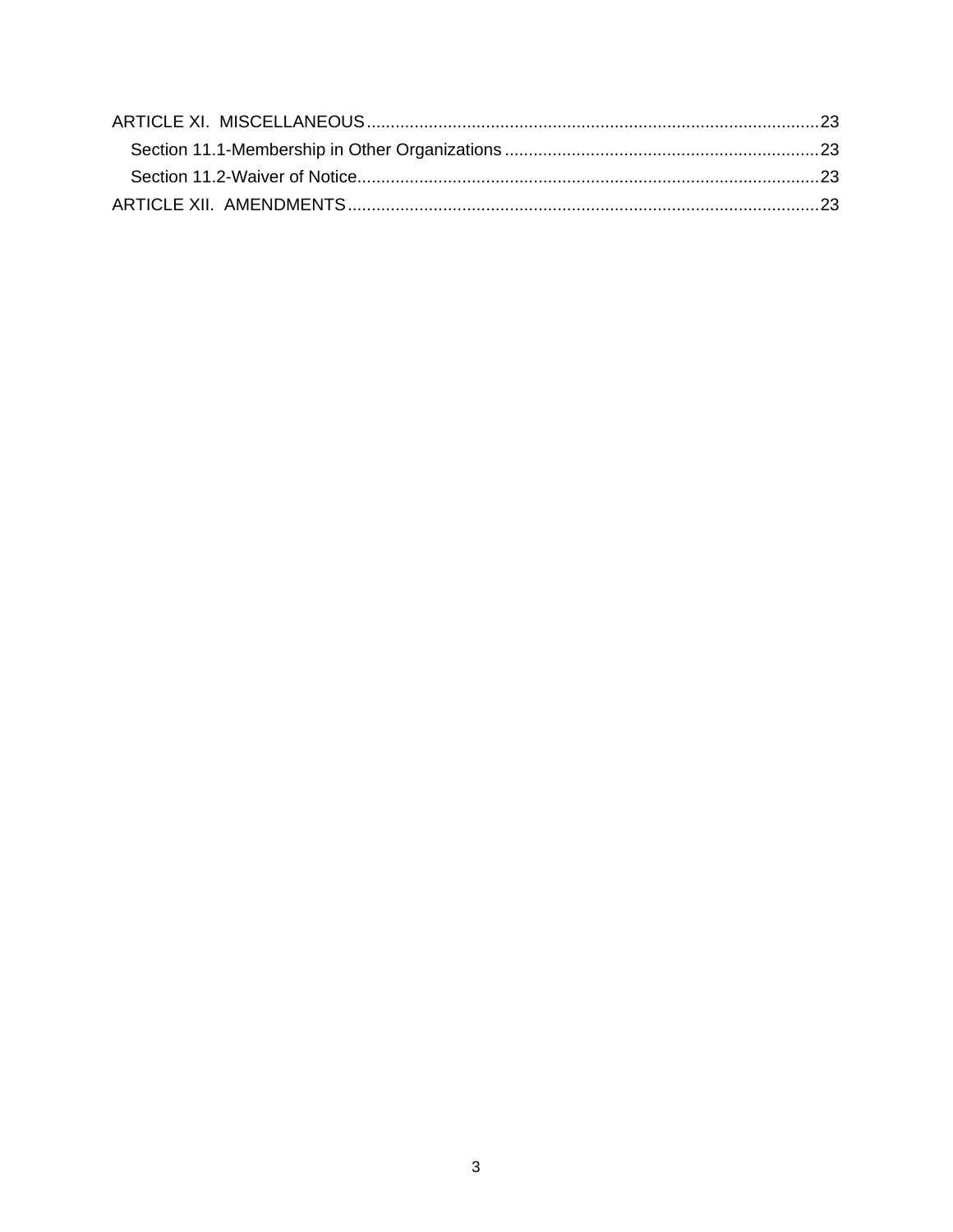# **ARTICLE I. MEMBERSHIP**

#### <span id="page-4-1"></span><span id="page-4-0"></span>**Section 1.1-Eligibility**

Any person, firm, association, corporation, limited liability entity, partnership, or body politic shall become a member of NorVal Electric Cooperative, Inc. (Cooperative) upon receipt of retail energy services from the Cooperative. By acceptance or use of any such services provided by the Cooperative, each person or entity consents to being admitted as a member of the Cooperative and agrees to:

- a. comply with and be bound by the Articles of Incorporation and Bylaws of the Cooperative and any rules, regulations, and policies adopted by the Board of Directors (herein "Board");
- b. to purchase retail energy services from the Cooperative as an end user of such services, in accordance with the rates, terms, and conditions specified by the Cooperative; and membership shall terminate upon disconnection or cessation of such services; and
- c. provide at no charge to the Cooperative such reasonable grants of easements and rights-of-way on, over, under, and across all lands owned, leased, or otherwise controlled by the member, and in accordance with such reasonable terms and conditions as the Cooperative requires for purposes of:
	- 1. furnishing energy services to such member and to other members;
	- 2. construction, operation, maintenance, and relocation of the Cooperative's facilities; and
	- 3. satisfaction or facilitation of any obligation incurred or right granted by the Cooperative to subsidiaries or affiliated entities regarding the use of the Cooperative's property, including any easements or rights-of-way hereunder.

Purchasers of the Cooperative's services at wholesale rates or otherwise for resale shall not be eligible for membership or patronage credits with respect to such purchased services.

Persons or entities receiving services on a contract basis may waive the benefits of membership, including any membership right to vote or to accumulate patronage or capital credits, on written forms to be provided by the Cooperative or under the terms of the contract but such persons or entities waiving the benefits of membership shall remain subject to the member obligations of these Bylaws, including the provisions of this Section, and failure to comply with any of the member obligations may result in termination of services by the Cooperative to the person or entity.

# <span id="page-4-2"></span>**Section 1.2-Termination of Membership**

The Board may, by the affirmative vote of not less than two-thirds (2/3) of all the directors, expel any member who fails to comply with any of the provisions of the Articles of Incorporation and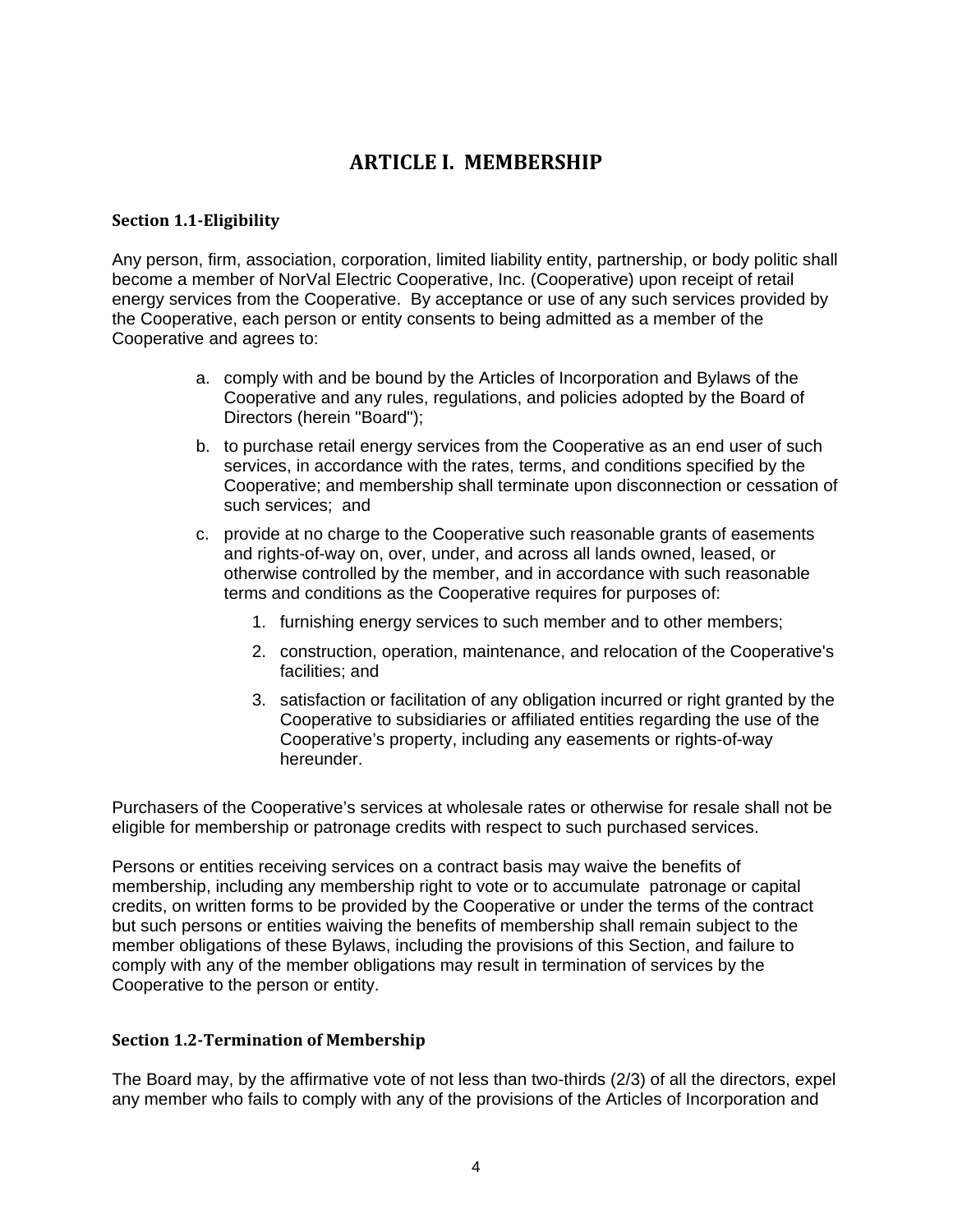Bylaws of the Cooperative or any rules, regulations, or policies adopted by the Board, but only if such member has been given written notice by the Cooperative that such failure makes the member liable to expulsion and such failure has continued for at least ten (10) days after such notice was given.

If a member fails or ceases to receive retail energy services from the Cooperative, or upon the withdrawal, death, cessation of existence, or expulsion of a member, the membership of such member shall terminate. Termination of membership in any manner does not release a member or such member's estate from any debts and obligations due the Cooperative, including but not limited to unpaid charges for services, facilities extension, construction charges, and unpaid interest on any such amounts at the rate from time to time established by the Board.

#### <span id="page-5-0"></span>**Section 1.3-Definitions and Classifications**

The Cooperative may have one or more classes of members in order to recognize differences in contribution to margin of different classes. If the Board establishes more than one class of membership, it shall determine the definitions, types, qualifications, and rights of each class and make this information available to the membership.

No member may hold more than one (1) membership of each class in the Cooperative. Membership in the Cooperative shall be non-transferable, except as provided for in these Bylaws.

Each time-sharing or interval ownership premise is considered as a single member. The corporation, partnership, or individual owning or in control of the property will be deemed to hold the membership.

Memberships will be freely transferable on the books of the Cooperative between any persons or participants in the same household or legal entity, upon request of the persons or the entity in writing.

Up to two (2) natural persons may apply for a joint membership and, subject to their compliance with the requirements of Section 1.1 of these Bylaws, may be accepted for such membership. The term "member" as used in these bylaws includes a husband and wife holding a joint membership and any provisions relating to the rights and liabilities of membership apply equally with respect to the holders of a joint membership. Without limiting the generality of the foregoing, the effect of the following actions by or regarding the holders or participants in a joint membership is as follows:

- a. the presence at a meeting of either participant in a joint membership is regarded as the presence of the joint member and constitutes a joint waiver of notice of the meeting;
- b. the vote of either participant, either separately or jointly, constitutes the vote of the joint membership;
- c. a waiver of notice signed by either participant in a joint membership constitutes a joint waiver;
- d. notice to either participant in a joint membership constitutes notice to all;
- e. expulsion of either participant in a joint membership terminates the joint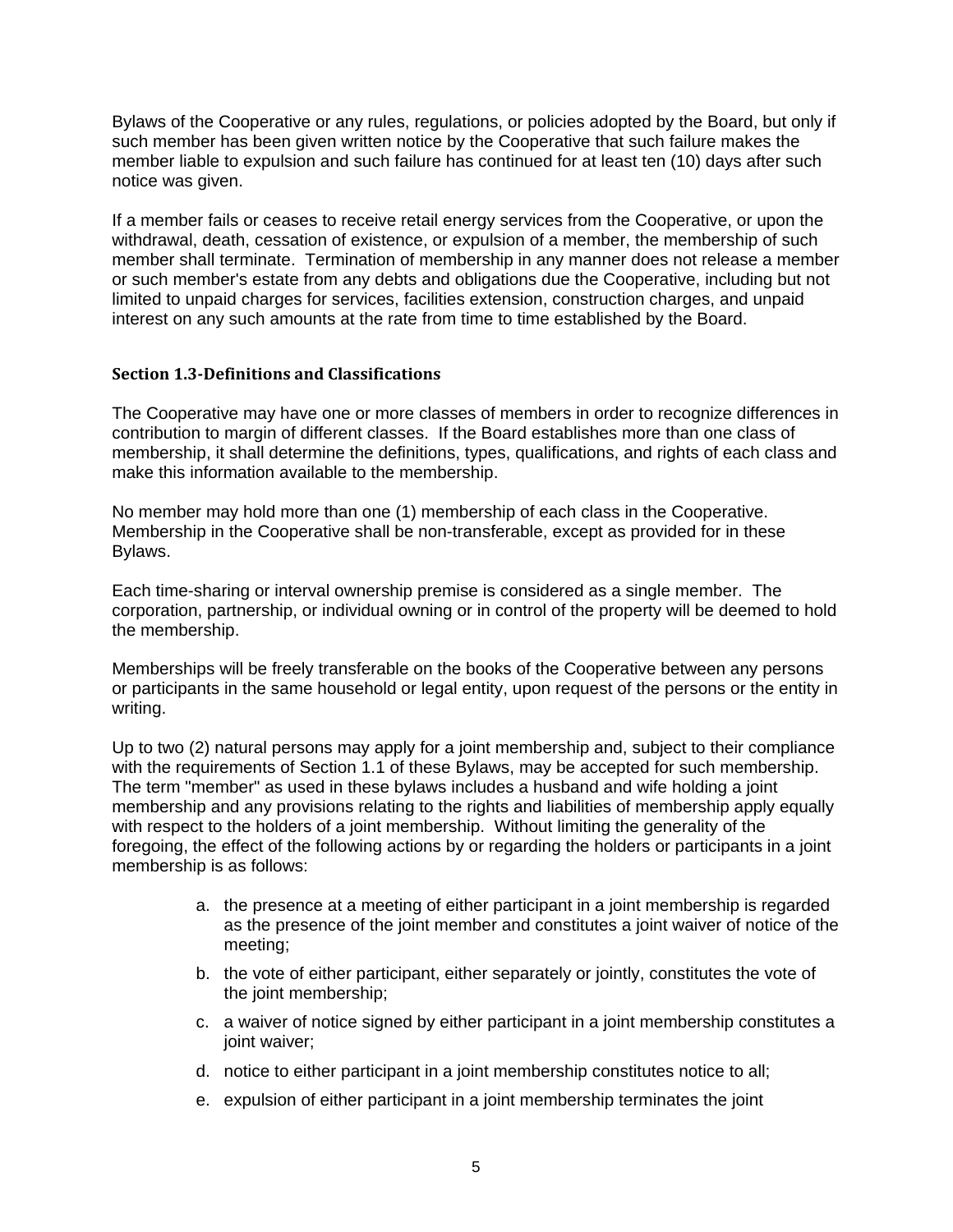membership;

- f. withdrawal of either participant in a joint membership terminates the joint membership;
- g. either participant in a joint membership may be elected or appointed as a director, provided that the participant so elected meets the qualifications for such office, but only one (1) participant in a joint membership may be elected, appointed, or serve as a director at a time;
- h. upon the death of either person who is a participant in a joint membership, the joint membership shall terminate subject to the retirement of capital provisions of Article VIII of these Bylaws.

#### <span id="page-6-0"></span>**Section 1.4-Purchase of Services**

Each person who applies for membership shall subscribe to one or more retail energy services of the Cooperative as soon as service becomes available. The member shall pay for such service monthly in accordance with rates established in tariffs or rate schedules as fixed by the Board. It is expressly understood that amounts in excess of cost received by the Cooperative for all retail energy services are furnished by members as capital from the moment of receipt, and each member shall be credited with the capital so furnished as provided in Article VIII of these Bylaws. However, the Cooperative is not obligated to furnish such credits for services, which are not billed and collected by the Cooperative, even when such services are partially rendered over the facilities of the Cooperative. Each member shall pay the above amounts owed to the Cooperative as and when the same shall become due and payable.

# <span id="page-6-1"></span>**ARTICLE II. RIGHTS AND LIABILITIES OF THE COOPERATIVE AND THE MEMBERS**

#### <span id="page-6-2"></span>**Section 2.1-Service Obligations**

The Cooperative will use reasonable diligence to furnish adequate and dependable services, but it cannot and does not guarantee uninterrupted services, nor will it always be able to provide every service desired by each individual member.

#### <span id="page-6-3"></span>**Section 2.2-Non-liability for Debts of the Cooperative**

The private property of the members shall be exempt from execution or other liability for the debts of the Cooperative and no member shall be liable or responsible for any debts or liabilities of the Cooperative.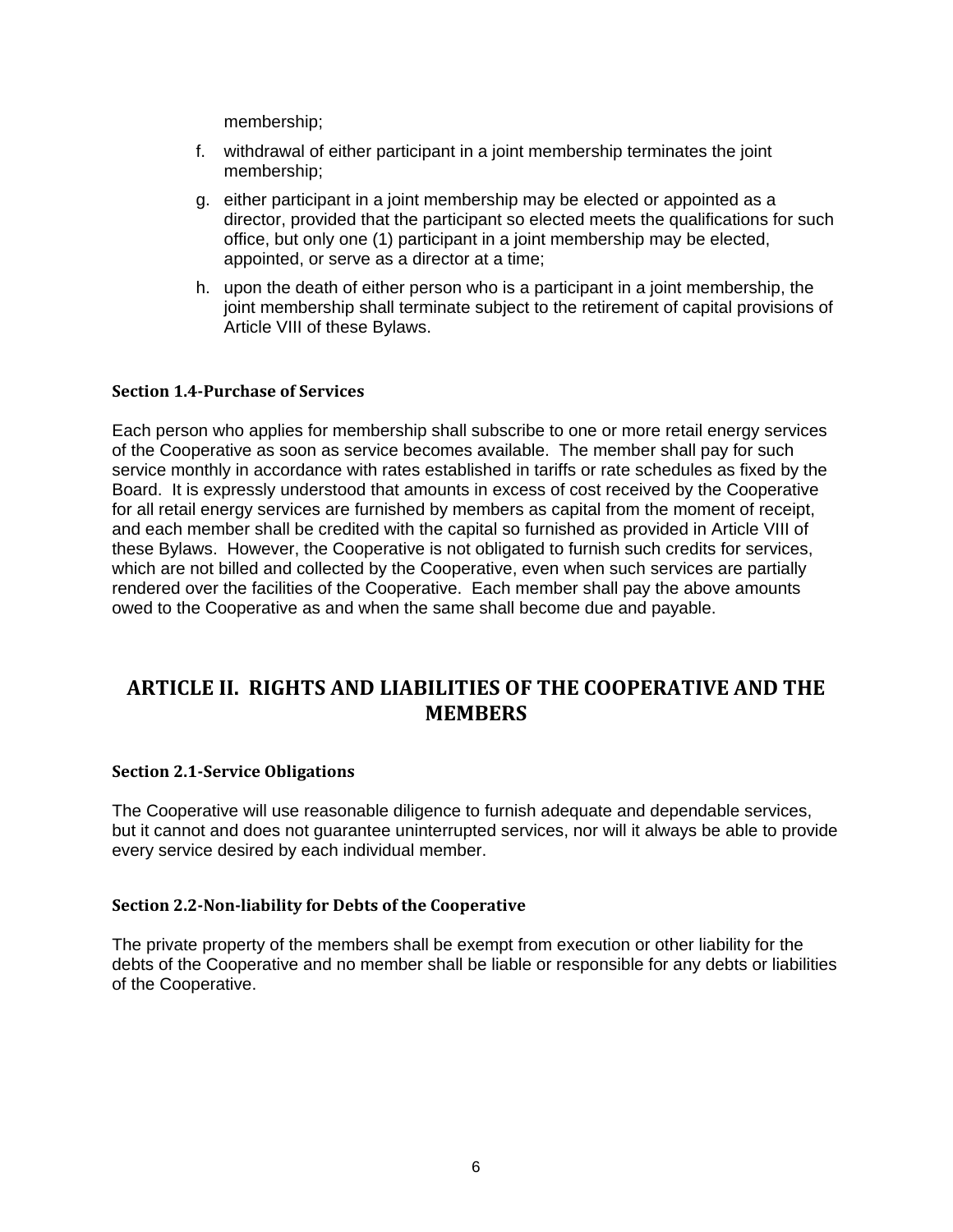# <span id="page-7-0"></span>**Section 2.3-Property Interest of Members Upon Dissolution**

Upon dissolution, after:

- a. all debts and liabilities of the Cooperative shall have been paid;
- b. all accumulated capital furnished through patronage shall be retired as provided in these Bylaws; and
- c. any unpaid membership fees have been repaid; the remaining property and assets of the Cooperative shall be distributed, as nearly as practicable as determined by the Board, among the members and former members with unpaid capital credit balances at the date of dissolution in the proportion which each member or each former member's individual unpaid credit balance at the date of dissolution bears to the total unpaid capital credit balance of all members and former members at the date of dissolution, unless otherwise provided by law.

# **ARTICLE III. MEETINGS OF MEMBERS**

#### <span id="page-7-2"></span><span id="page-7-1"></span>**Section 3.1-Annual Meeting**

The Board shall fix the date of the annual meeting on a day certain in the month of October of each year to be held at a location within the established service area as determined by the Board and designated in the notice of the meeting. It shall be the responsibility of the Board to make adequate plans and preparations for the annual meeting. Failure to hold the annual meeting at the designated time shall not constitute a forfeiture or dissolution of the Cooperative.

# <span id="page-7-3"></span>**Section 3.2-Special Meetings**

Special meetings of the members may be called by resolution of the Board, or upon a written request signed by any three (3) directors, by the President, or by not less than ten (10) percent of all the members, and it shall thereupon be the duty of the Secretary to cause notice of such meeting to be given as hereinafter provided. Special meetings of the members may be held at any place within one of the counties served by the Cooperative as designated by the Board and shall be specified in the notice of the special meeting.

#### <span id="page-7-4"></span>**Section 3.3-Notice of Members' Meetings**

Written or printed notice stating the place, day, and hour of the meeting, and in the case of a special meeting or an annual meeting at which business requiring special notice is to be transacted, the purpose or purposes for which the meeting is called or a description of the business or issues upon which the membership will be voting, shall be delivered not less than ten (10) days nor more than twenty-five (25) days before the date of the meeting, either personally or by mail, by or at the direction of the Secretary, or upon a default in duty by the Secretary, by the persons calling the meeting, to each member. If mailed, such notice shall be deemed to be delivered when deposited in the United States Mail, addressed to the member at the address appearing on the records of the Cooperative, with postage thereon prepaid. The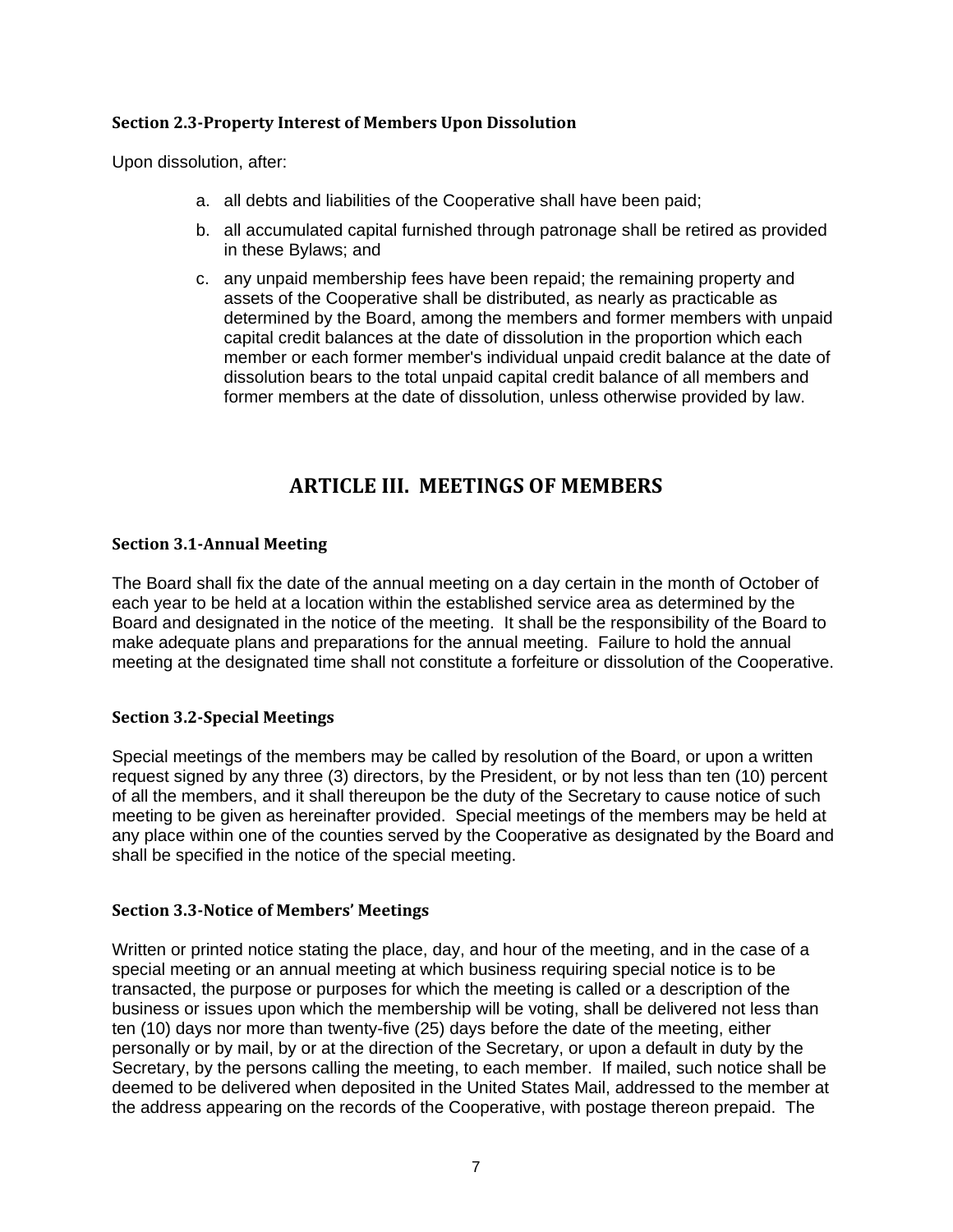incidental or unintended failure of any member to receive notice of an annual or special meeting of the members shall not invalidate any action, which may be taken by the members at any such meeting.

## <span id="page-8-0"></span>**Section 3.4-Postponement of a Meeting of the Members**

In the event of inclement weather or the occurrence of a catastrophic event, the meeting of the members may be postponed by the President, Vice President, or the Board. Notice of the postponed meeting shall be given by the President, Vice President, or Board in any media of general circulation or broadcast serving the area.

#### <span id="page-8-1"></span>**Section 3.5-Quorum**

Business may not be transacted at any meeting of the members unless there are present in person five percent (5%) of the total members of the Cooperative or at least fifty members present, whichever is fewer. If less than a quorum is present at any meeting, a majority of those present in person may recess the meeting from time to time without further notice.

#### <span id="page-8-2"></span>**Section 3.6 Voting at Meetings**

Each member shall be entitled to only one (1) vote upon each matter submitted to a vote at a meeting of the members. Matters submitted to a vote of the members at the annual or a special meeting must be included in the notice provided under Section 3.3 above in advance of the meeting of members. All questions shall be decided by a vote of the majority of the members voting thereon in person, except as otherwise provided by law, the Articles of Incorporation, or these Bylaws. Voting on behalf of a member who is not a natural person (such as a corporation, limited liability company or partnership, church, governmental entity, or other legal entity), shall be allowed upon presentation to the Cooperative, either prior to or upon registration at each member meeting, satisfactory evidence that the person representing the same is the officer, director, or other official designee recognized and authorized to vote on behalf of such member/entity who is not a natural person.

#### <span id="page-8-3"></span>**Section 3.7-Proxies**

A member may vote by proxy executed in writing by the member. Such proxy shall be filed with the Secretary before or at the time of the meeting. No proxy shall be valid after sixty days from the date of its execution. No proxy shall be valid unless it shall designate the particular meeting at which it is to be voted and no proxy shall be voted at any meeting other than the one so designated or any adjournment of such meeting. A member may give his proxy only to an adult relative living in the same house with such member, and no person may hold more than one proxy at any meeting. The presence of a member at a meeting shall revoke a proxy theretofore executed by him and such member shall be entitled to vote at such meeting in the same manner and with the same effect as if he had not executed a proxy.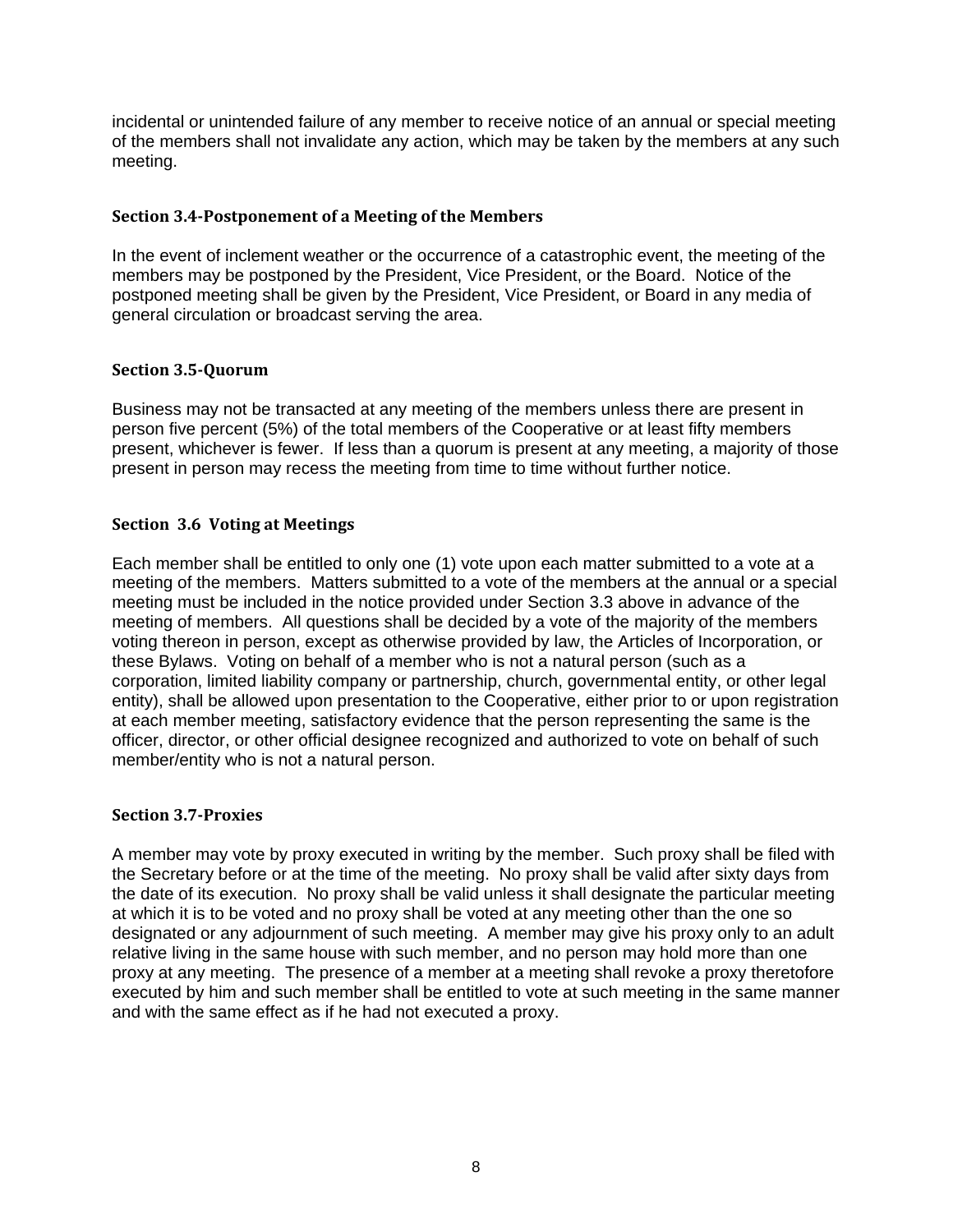#### <span id="page-9-0"></span>**Section 3.8-Order of Business**

The order of business at the annual meeting of the members and, so far as possible at all other meetings of the members, shall be conducted under policies established by the Board and under an agenda essentially as follows, except as otherwise determined by the members at such meeting:

- a. report on the number of members present in person in order to determine the existence of a quorum;
- b. reading of the Notice of the Meeting and proof of the timely publications or mailing thereof, or the waiver or waivers of Notice of Meeting, as the case may be;
- c. reading of unapproved minutes of previous meetings of the members and the taking of necessary action thereon unless minutes presented for approval shall have been furnished by a timely mailing or have been distributed at the meeting to all active members present. In such case, the President may entertain a motion from the floor to dispense with the reading of such minutes;
- d. audit report of outside auditors, or a summary thereof;
- e. presentation and consideration of reports of officers, board members, and committees;
- f. election of directors;
- g. unfinished business;
- h. new business; and
- <span id="page-9-1"></span>i. adjournment.

# **ARTICLE IV. BOARD OF DIRECTORS**

# <span id="page-9-2"></span>**Section 4.1-General Powers**

The business and affairs of the Cooperative shall be managed by a board of directors which shall exercise all of the powers of the Cooperative except such as are by law, the Articles of Incorporation, or these Bylaws conferred upon or reserved to the members. The number of directors shall be set by resolution of the Board at not less than seven nor more than fourteen directors.

#### <span id="page-9-3"></span>**Section 4.2-Election Process and Tenure of Office**

Directors shall be elected by a secret ballot at each annual meeting when there is competition for the board seat(s) to be filled. Directors shall be elected by and from the members to serve a three (3) year term, or, until their successors shall have been elected and shall have qualified. The terms of directors shall be staggered to insure continuity insofar as reasonably practical based upon the expiration of terms, attrition, and the number of directors set by resolution. Directors shall be nominated and elected as provided hereinafter.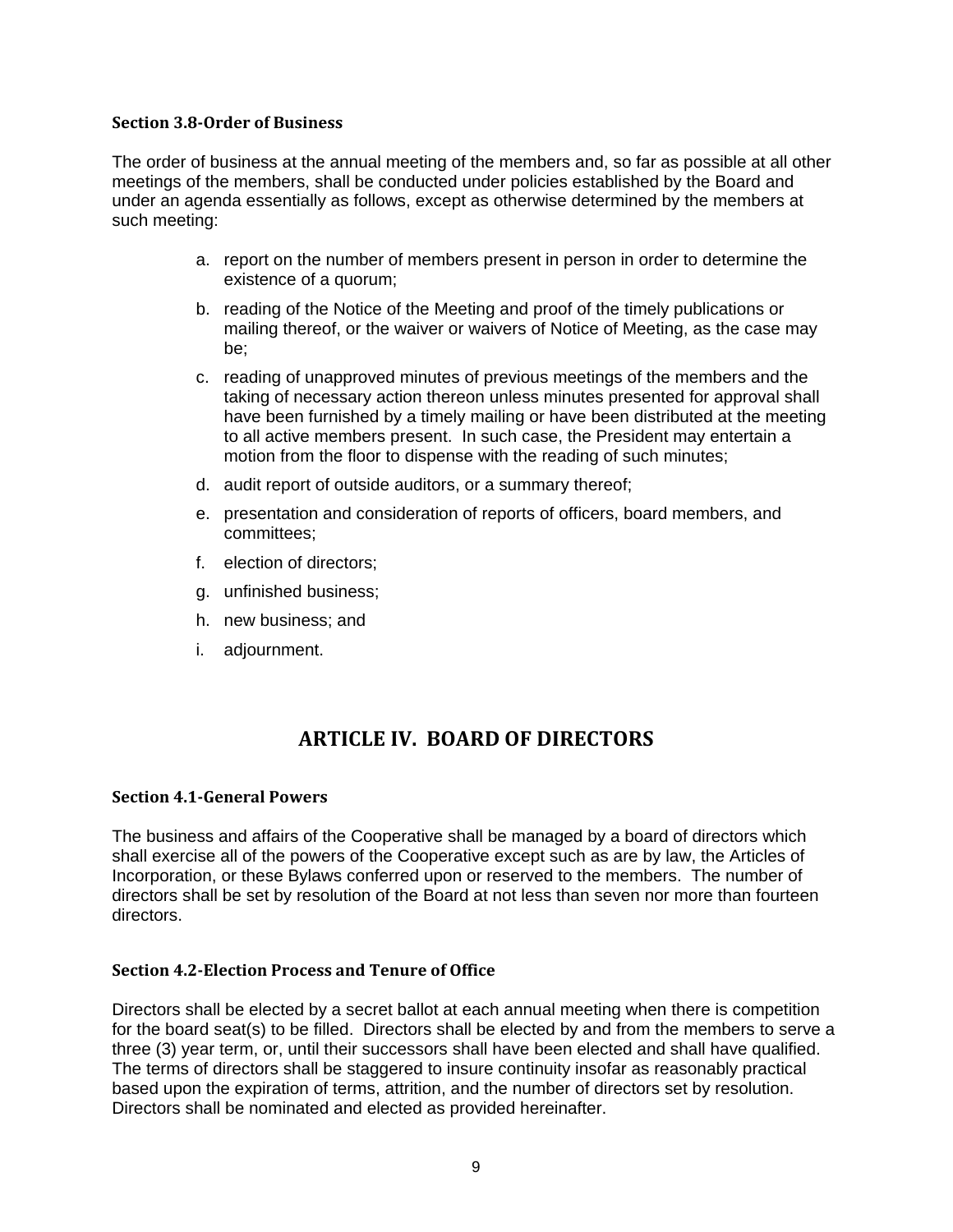## <span id="page-10-0"></span>**Section 4.3-Board Election Districts**

To facilitate geographical representation on the Board of Directors, the Cooperative shall be divided into districts, each of which shall contain approximately the same number of members proportionate to the number of directors to be elected from each district. The initial number of directors shall be fourteen (14). The Board of Directors is authorized, in its discretion, from time to time to not fill vacancies occurring on the Board of Directors as provided for in section 4.8 of these bylaws to facilitate the goal of reducing the total number of directors to the number authorized by the resolution of the Board subject to the limitations in 4.1 and 4.2 above.

Commencing upon January 1, 2009, and not less frequently than every six (6) years thereafter, the Board shall review the composition of the districts and, if it should be found that gross inequities in geographic representation have developed which can be corrected by redefining district boundaries, the Board shall reconstitute the district boundaries so that each district contains approximately the same number of members. Further, the Board shall reconstitute the districts in the event that additional service areas are brought into the Cooperative or in the event that the number of members are increased or decreased because of the Board's modification of its definition of "energy services" under Article VIII of these Bylaws.

# <span id="page-10-1"></span>**Section 4.4-Qualifications to be Nominated, Elected, and Remain a Director**

Any member is eligible to be nominated, elected, and remain a director of the Cooperative if said member:

- a. is a bona fide resident within the district of the Cooperative for which said member is nominated or elected, and purchases energy services from the Cooperative in that same district; or
- b. is an officer or participant of an entity or organization that is not a natural person, if:
	- 1. such officer or participant of a entity is a bona fide resident within the district for which such person is or may become a director; and
	- 2. such entity member actually purchases energy services from the Cooperative in that same district;
- c. has not been an employee of the Cooperative or any of its subsidiaries within three (3) years prior to the date of the election or appointment as a director; and,
- d. is not in any material way financially interested in a competing enterprise or a business engaged in selling energy services, energy supplies, or maintaining energy facilities. The Board may, by policy or in particular circumstances, determine which interests in a competing enterprise are material.

In the event that a director of the Cooperative is absent from three consecutive meetings of the board without adequate reason, the remaining directors may determine that the director's position is deemed vacant.

Nothing in this Section shall affect, in any manner whatsoever, the validity of any action taken at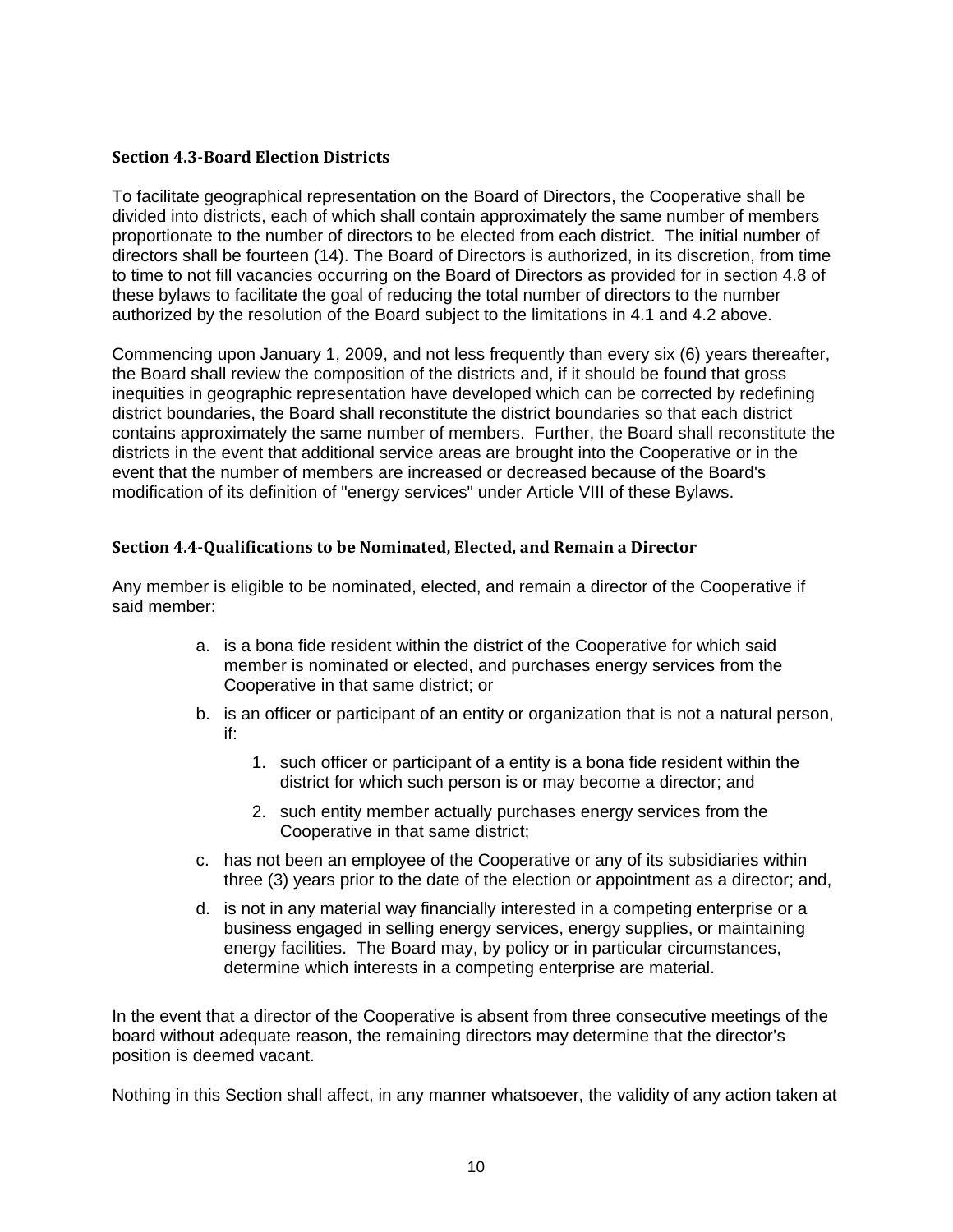any meetings of the Board.

## <span id="page-11-0"></span>**Section 4.5-Nominations for Director**

<span id="page-11-1"></span>**Nominations by Committee**: It shall be the duty of the Board to appoint, not less than forty-five (45) days nor more than one hundred twenty (120) days before the date of a meeting of the members at which directors are to be elected, a nominating committee consisting of not less than two (2) nor more than five (5) members from each district from which directors are to be elected. No director, close relative of a director, or employee may serve on a nominating committee. The nominating committee shall prepare and deliver to the principal office of the Cooperative at least forty-five (45) days before the meeting, a list of nominations for directors, which shall include at least one (1) candidate for each board position to be filled by the election. The Secretary shall post the list of nominations by nominating committee at a conspicuous place at the Cooperative's principal office in Glasgow, Montana.

<span id="page-11-2"></span>**Nominations from the Floor**: At any meeting at which the members may or are required to elect directors, and after announcing all nominations made by the nominating committee and by petition as above provided, the chairperson of the meeting or the chairperson's designee shall invite additional nominations from the floor and shall determine and announce, after each such nomination from the floor, the district in which each such nominee from the floor is qualified and the names of the other nominees from that district whom the nominee from the floor will oppose in such election. Any member, present in person at such meeting, may nominate from the floor another qualified member for election as director. The member making a nomination from the floor shall designate the district from which the nominee is nominated. No member may nominate from the floor more than one person.

<span id="page-11-3"></span>**List of Nominees**: The Secretary shall mail, either with the notice of the annual member meeting or separately, but at least ten (10) days before the date of the annual member meeting, a statement of the number of directors to be elected from each district, the names and addresses of the nominees, and the district from which each is nominated.

# <span id="page-11-4"></span>**Section 4.6-Election of Directors**

Voting in contested elections of directors shall be by the members at large by pre-printed ballot. The ballot shall list the names of the candidates nominated by the nominating committee, providing space for candidates nominated from the floor, with such names or spaces arranged by districts.

Each member of the Cooperative present at the meeting shall be entitled to vote for one (1) candidate from each contested election for directors. The candidate from each contested election for director receiving the highest number of votes at the meeting shall be considered elected as director. In the event only one (1) candidate has been nominated for a position on the Board, the provision for election by ballot may be suspended by a majority of the members voting at such meeting and the candidate shall be elected by acclamation of the members present.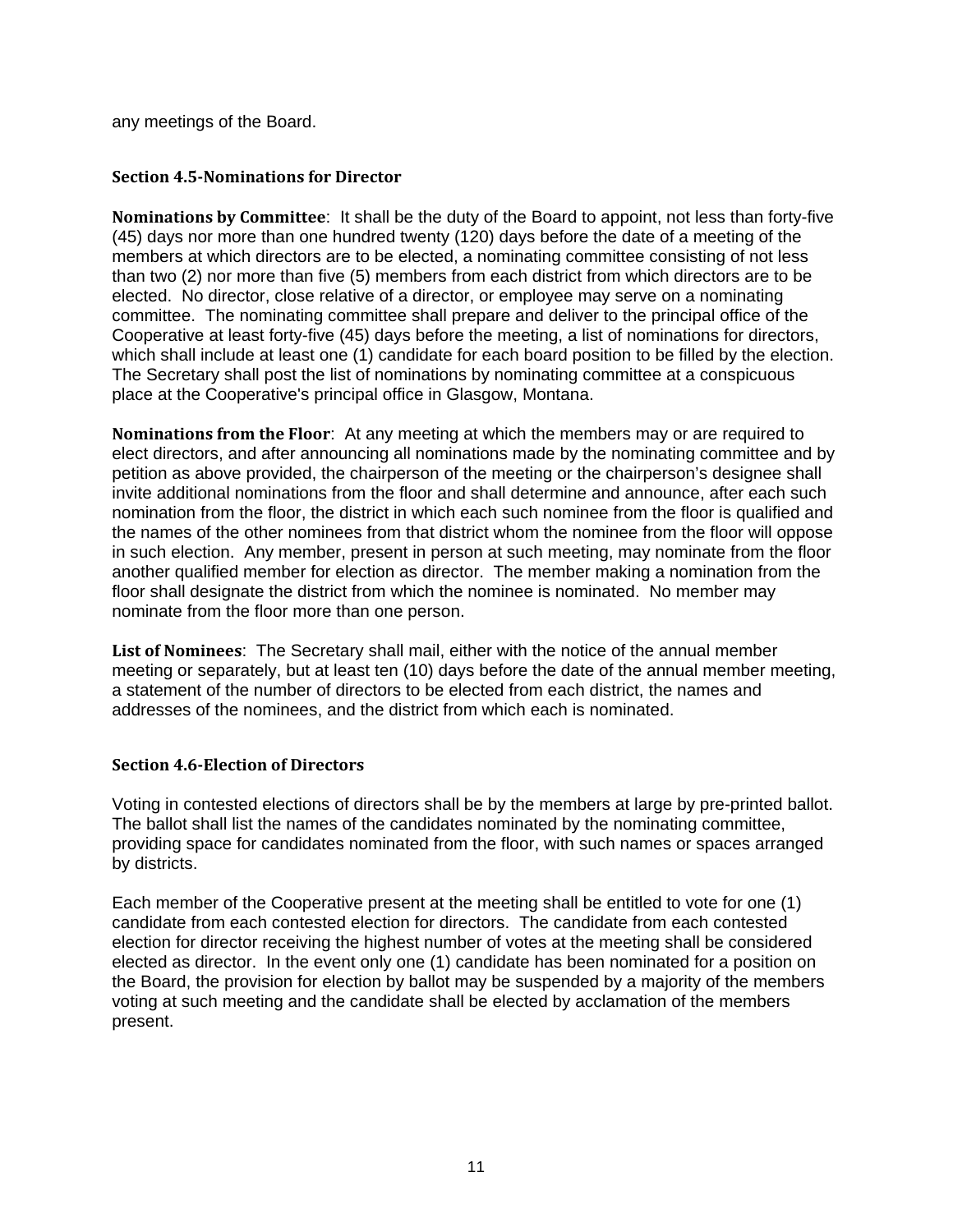#### <span id="page-12-0"></span>**Section 4.7-Removal of Director by Members and Resignations**

Any member may bring charges against a director, which shall specify malfeasance or nonfeasance of the duties and responsibilities of the director's position. Such charges shall be in writing and filed with the Secretary together with a petition signed by at least ten (10) percent of the members and may request the removal of such director by reason thereof.

Such director shall be informed in writing of the charges at least ten (10) days prior to the meeting of the members at which the charges are to be considered and shall have an opportunity at the meeting to be heard in person or by counsel to present evidence in respect to the charges; and the person or persons bringing the charges against such director shall have the same opportunity. The question of the removal of such director shall be considered and voted upon by the entire membership. No director shall be removed from the Board by members unless by affirmative vote of the majority of the entire membership. The voting will be done by ballot and mailed out to all members. Ballots can either be returned in person at the Cooperative headquarters or mailed to the Cooperative headquarters.

A director may resign at any time by written notice delivered to the Board of Directors, the President, or Secretary of the Cooperative. A resignation is effective when the notice is delivered unless the notice specifies a future date.

#### <span id="page-12-1"></span>**Section 4.8-Vacancies**

Subject to the provisions of these Bylaws with respect to the filling of vacancies caused by the removal of directors by the members, a vacancy occurring in the Board may be filled by the affirmative vote of a majority of the remaining directors for the unexpired portion of the term. The member elected as a director to fill the vacancy must have the qualifications provided in Section 4.4 as the same pertains to the director whose position the new director succeeds.

#### <span id="page-12-2"></span>**Section 4.9-Compensation and Benefits of Directors**

Directors shall, as determined by resolution of the Board, receive a fixed sum for each day or portion thereof spent on Cooperative business, such as attendance at meetings, conferences, training programs, or performing committee assignments when authorized by the Board. If authorized by the Board, directors may also be reimbursed for expenses actually and necessarily incurred in carrying out such Cooperative business, or granted a reasonable per diem allowance by the Board in lieu of detailed accounting for some of these expenses.

Directors who elect to participate may be extended various forms of liability and accident insurance as well as participation in benefits provided to employees, except for benefits based on salary.

No director shall receive compensation for service to the Cooperative in any other capacity, nor shall any close relative of a director receive compensation for serving the Cooperative, unless the payment and amount of compensation shall be specifically authorized by a vote of the members or the service by the director or the director's close relative shall have been certified by the Board as an emergency measure. The Board shall determine and adopt by policies of general application a definition of "close relative" under this subsection.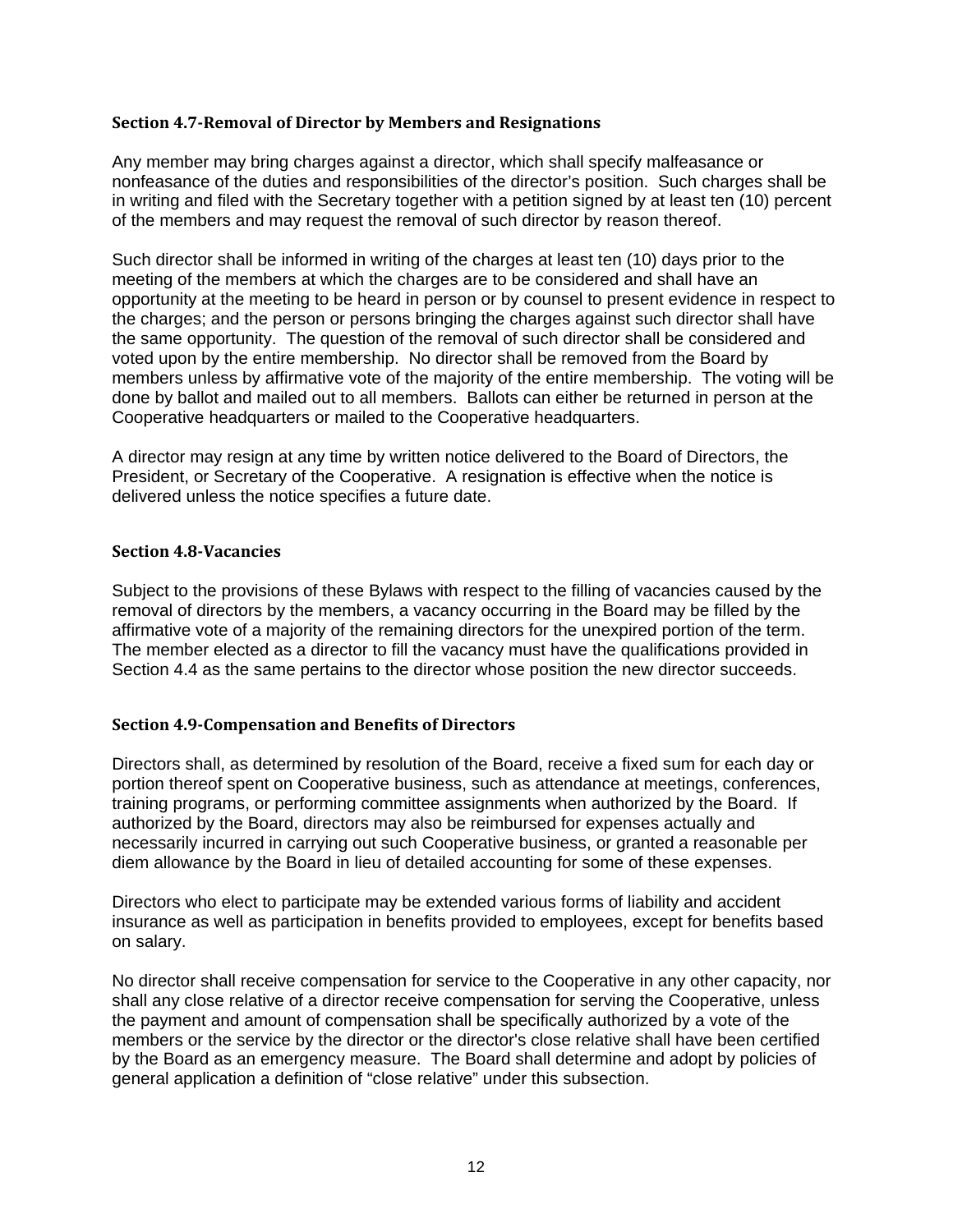#### <span id="page-13-0"></span>**Section 4.10-Policies, Rate Schedules, and Contracts**

The Board shall have the power to make, adopt, amend, abolish, and promulgate such policies, rate classifications, rate schedules, contracts, membership fees, security deposits or any other types of deposits, payments, or charges including contributions in aid of construction, consistent with applicable law, the Articles of Incorporation, or the Bylaws, as it may deem advisable for the management, administration, and regulation of the business and affairs of the Cooperative, or cause such to be submitted for any appropriate governmental-regulatory approval.

#### <span id="page-13-1"></span>**Section 4.11-Accounting Systems and Audits**

The Board shall cause to be established and maintained a complete accounting system of the Cooperative's financial operations and condition which, among other things, and subject to applicable laws, rules and regulations of any regulatory body, shall conform to such accounting system as may from time to time be designated by the Administrator of Rural Utilities Service (RUS) of the United States of America. The Board shall also, after the close of each fiscal year, cause to be made a full, complete, and independent audit of the Cooperative's accounts, books and records reflecting financial operations during, and financial condition as of the end of such year. A full and accurate summary of such audit reports shall be submitted to the members at, or prior to, the succeeding annual meeting of the members. The Board may authorize special audits, complete or partial, at any time and for any specified period of time.

# **ARTICLE V. MEETINGS OF THE BOARD**

# <span id="page-13-3"></span><span id="page-13-2"></span>**Section 5.1-Regular Meetings**

A regular meeting of the Board shall be held without notice, immediately after, and at the same place as, the annual meeting of the members if this is deemed convenient by a majority of the Board as constituted after the annual meeting.

Regular monthly meetings of the Board shall also be held at such time and place in the Cooperative service area as designated by the Board. Such regular monthly meetings may be held without notice other than a resolution of the Board fixing the time and place thereof.

Regular or special meetings may be conducted through the use of telecommunications conference or other communications equipment by means of which all persons participating in the meetings can communicate with each other. Such participation will constitute attendance and presence in person at the meeting.

#### **Section 5.2-Special Meetings**

Special meetings of the Board may be called by the President or by any three (3) directors, and it shall thereupon be the duty of the Secretary to cause notice of such meeting to be given as hereinafter provided. The President or directors calling the meeting shall fix the time and place for the holding of the meeting.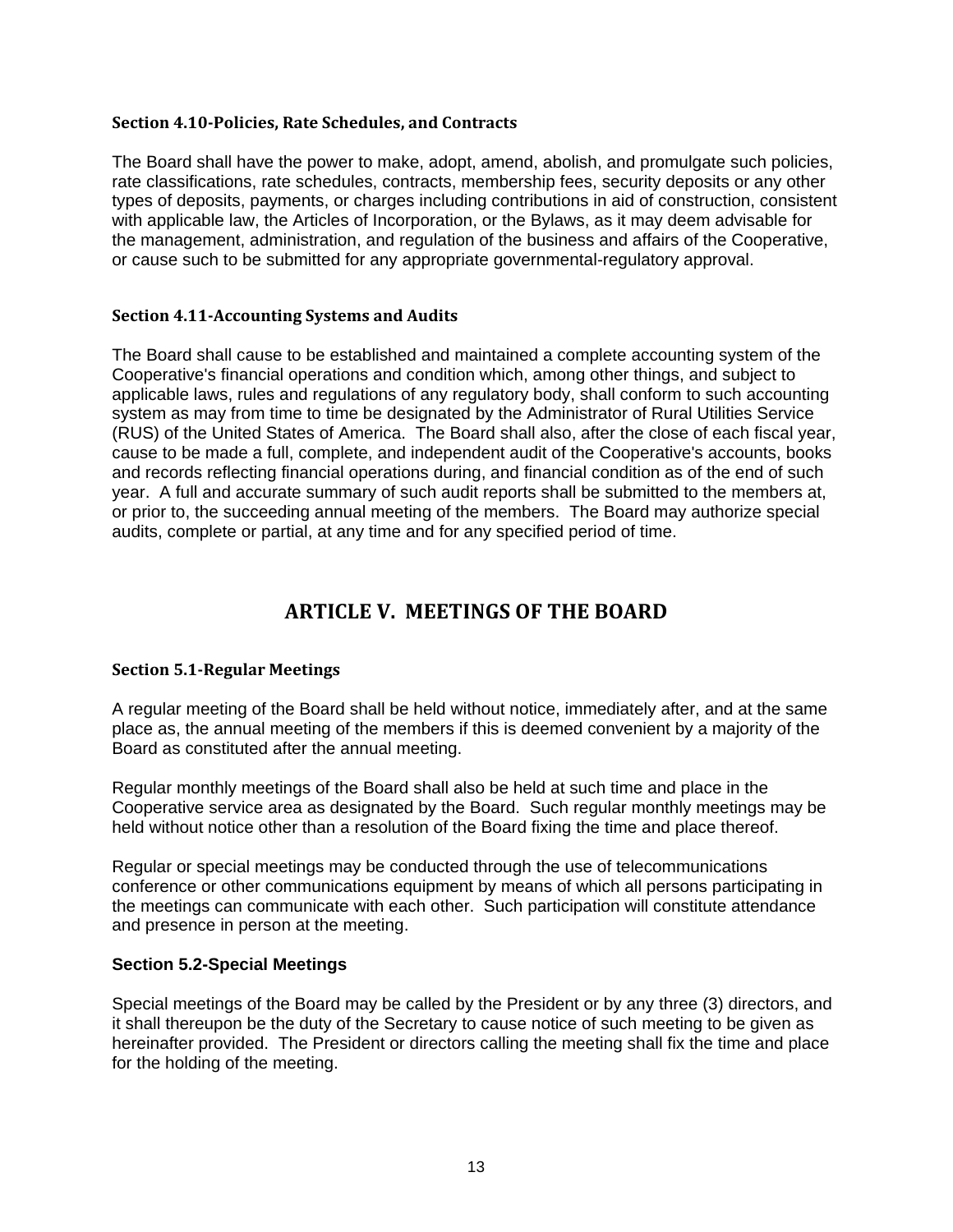#### <span id="page-14-0"></span>**Section 5.3-Notice of Board Meetings**

Written or telephonic notice of the time, place, and purpose of any meeting of the Board shall be delivered to each director personally, by mail, or other means of telecommunication, at the direction of the Secretary, or upon default in duty by the Secretary, by the President, or one of the directors calling the meeting. If mailed, such notice shall be deemed to be delivered when deposited in the United States Mail, addressed to the director at the director's address as it appears on the records of the Cooperative, with first-class postage thereon prepaid, at least five (5) business days before the date set for the meeting.

# <span id="page-14-1"></span>**Section 5.4-Quorum**

A majority of the Board shall constitute a quorum, provided, that if less than such majority of the Board is present at said meeting, a majority of the Board present may adjourn the meeting from time to time; and provided further, that the Secretary shall notify any absent directors of the time and place of such adjourned meeting. The act of a majority of the directors present and voting at a meeting at which a quorum is present shall be the act of the Board.

#### <span id="page-14-2"></span>**Section 5.5-Unanimous Consent in Writing**

<span id="page-14-3"></span>Unless otherwise prohibited by law, board actions may be taken without a meeting and without a vote if unanimous consent of the Board is obtained in writing setting forth the action taken in detail and the detail is signed by all directors entitled to vote.

# **ARTICLE VI. OFFICERS**

#### <span id="page-14-4"></span>**Section 6.1-Number and Titles**

The officers of the Cooperative shall be President, Vice President, Secretary, Treasurer, and such other officers as may be determined by the Board from time to time. The offices of Secretary and Treasurer may be held by the same person.

#### <span id="page-14-5"></span>**Section 6.2-Election and Term Of Office**

The officers shall be elected by ballot if there is a contest, and if not, by voice vote or any other method designated by the person presiding. They shall be elected annually by and from the Board at the first meeting of the Board held immediately after the annual meeting of the members. If the election of officers shall not be held at such meeting, such election shall be held as soon thereafter as conveniently possible.

Each officer shall hold office until the first meeting of the Board following the next succeeding annual meeting of the members, or until a successor shall have been elected and shall have qualified. Except as otherwise provided in these Bylaws, a vacancy in any office shall be filled by the Board for the unexpired portion of the term.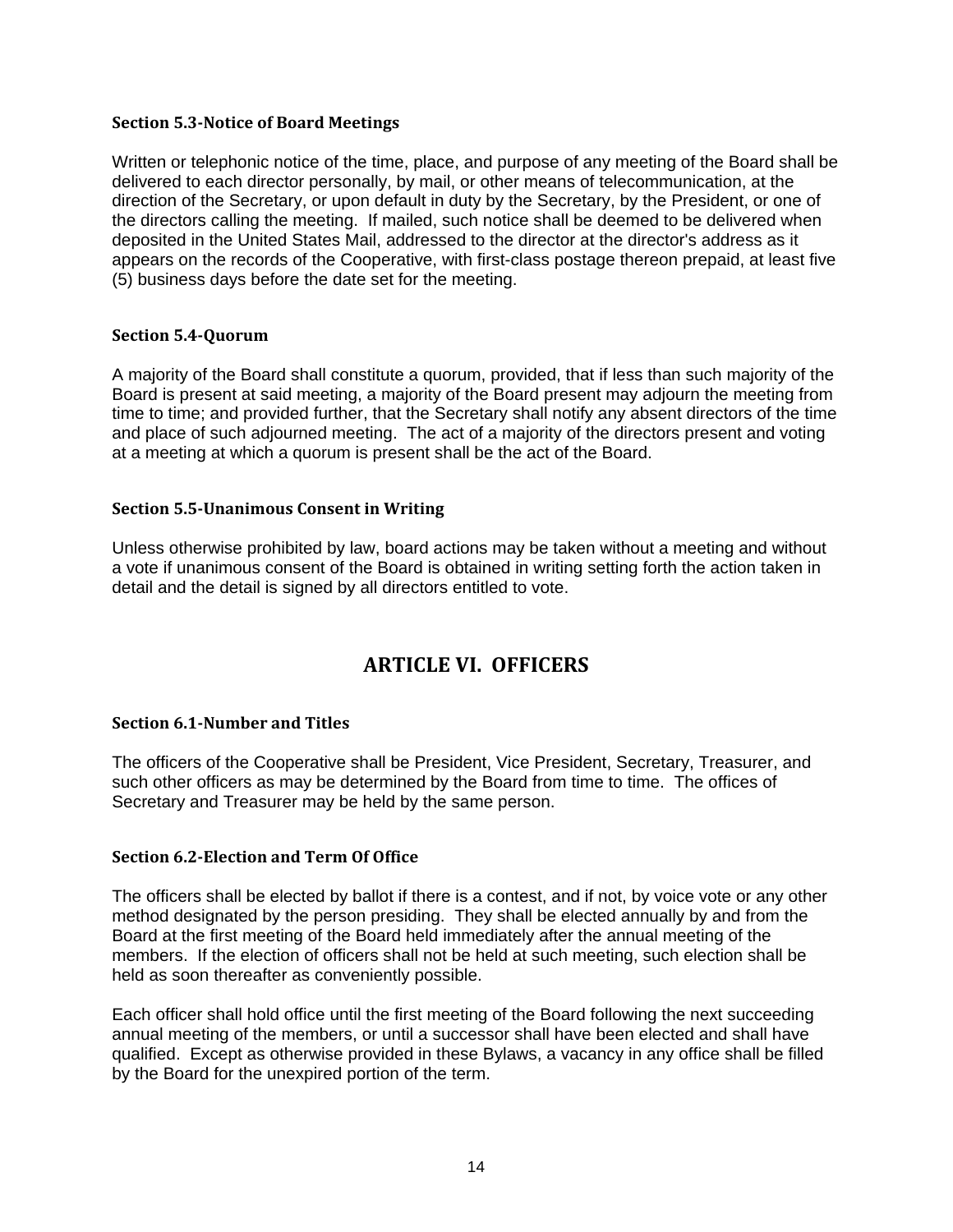#### <span id="page-15-0"></span>**Section 6.3-Removal of Officers and Agents by the Board**

Any officer or agent elected or appointed by the Board may be removed by the Board for cause related to the performance of the duties of the officer's or agent's position whenever, in its judgment, the best interests of the Cooperative will be served thereby. The officer against whom such charges have been brought shall be informed in writing of the charges at least ten (10) days prior to the Board meeting at which the charges are to be considered and shall have an opportunity at the meeting to be heard in person or by counsel and to present evidence in respect of the charges. Further, the person or persons bringing the charges against the officer or agent shall have the same opportunity.

#### <span id="page-15-1"></span>**Section 6.4-President**

The President shall be responsible for:

- a. being the principal executive officer of the Cooperative and unless otherwise determined by the Board, shall preside at all meetings of the members and the Board;
- b. sign any deeds, mortgages, deeds of trust, notes, bonds, contracts, or other instruments authorized by the Board to be executed, except in cases in which the signing and execution thereof shall be expressly delegated by the Board or by these Bylaws to some other officer or agent of the Cooperative, or shall be required by law to be otherwise signed or executed; and
- c. in general perform all duties incident to the Office of President and such other duties as may be prescribed by the Board from time to time.

#### <span id="page-15-2"></span>**Section 6.5-Vice President**

In the absence of the President, or in the event of the President's inability or refusal to act, the Vice President shall perform the duties of the President, and when so acting shall have all the powers of and be subject to all the restrictions upon the President. The Vice President shall also perform such other duties as from time to time may be assigned to the Vice President by the Board.

#### <span id="page-15-3"></span>**Section 6.6-Secretary**

The Secretary shall be responsible for:

- a. keeping the minutes of the meetings of the members and of the Board in books prepared for that purpose;
- b. seeing that all notices are duly given in accordance with these Bylaws or as required by law;
- c. the safekeeping of the corporate books, records, and the Seal of the Cooperative and affixing the Seal of the Cooperative to all documents, the execution of which on behalf of the Cooperative under its seal is duly authorized in accordance with the provisions of these Bylaws;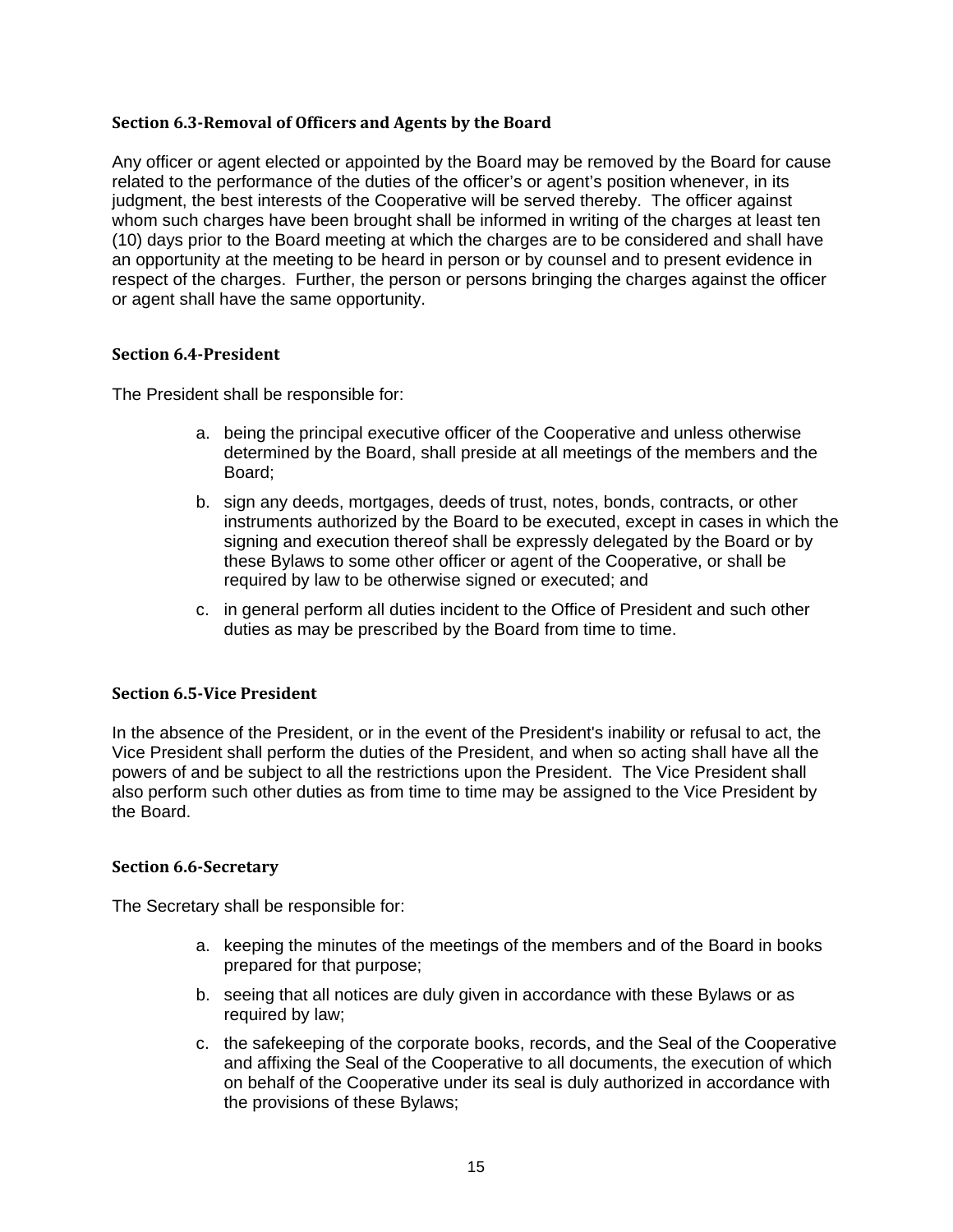- d. keeping a register of the names and post office addresses of all members;
- e. keeping on file at all times a complete copy of the Articles of Incorporation and Bylaws of the Cooperative containing all amendments thereto and at the expense of the Cooperative, furnishing a copy of these Bylaws and of all amendments thereto to each member; and
- f. in general performing all duties incident to the Office of Secretary and such other duties as from time to time may be assigned to the Secretary by the Board; provided, however, that the Secretary shall have authority, with the approval of the Board, to delegate to the General Manager the authority to appoint employees of the Cooperative to actually carry out the responsibilities set forth in this section.

#### <span id="page-16-0"></span>**Section 6.7-Treasurer**

The Treasurer shall be responsible for:

- a. custody of all funds and securities of the Cooperative;
- b. the receipt of and the issuance of receipts for all monies due and payable to the Cooperative and for the deposit of all such monies in the name of the Cooperative in such financial institutions as shall be selected in accordance with the provisions of these Bylaws; provided, however, that the Treasurer shall have authority, with the approval of the Board, to delegate to the General Manager the authority to appoint employees of the Cooperative to actually carry out the responsibilities set forth in this section; and
- c. in general performing all duties incident to the Office of Treasurer and such other duties as from time to time may be assigned to the Treasurer by the Board; provided, however, with respect to the duties and responsibilities of the Treasurer, the Cooperative shall indemnify and hold the Treasurer harmless against any and all losses, claims and/or damages which may be asserted against the Treasurer, in the Treasurer's official capacity, unless such claim is a result of an act personally committed or omitted by the Treasurer resulting in loss to the Cooperative.

#### <span id="page-16-1"></span>**Section 6.8-General Manager**

The Board shall appoint a General Manager. The General Manager shall perform such duties as the Board may from time to time require and shall have authority as the Board may from time to time vest in the General Manager.

# <span id="page-16-2"></span>**Section 6.9-Bonds**

The Board shall require the Treasurer and any other officer, agent, or employee of the Cooperative charged with responsibility for the custody of any of its funds or property to give bond in such sum and with such surety as the Board shall determine. The Board, in its discretion, may also require any other officer, agent, or employee of the Cooperative to give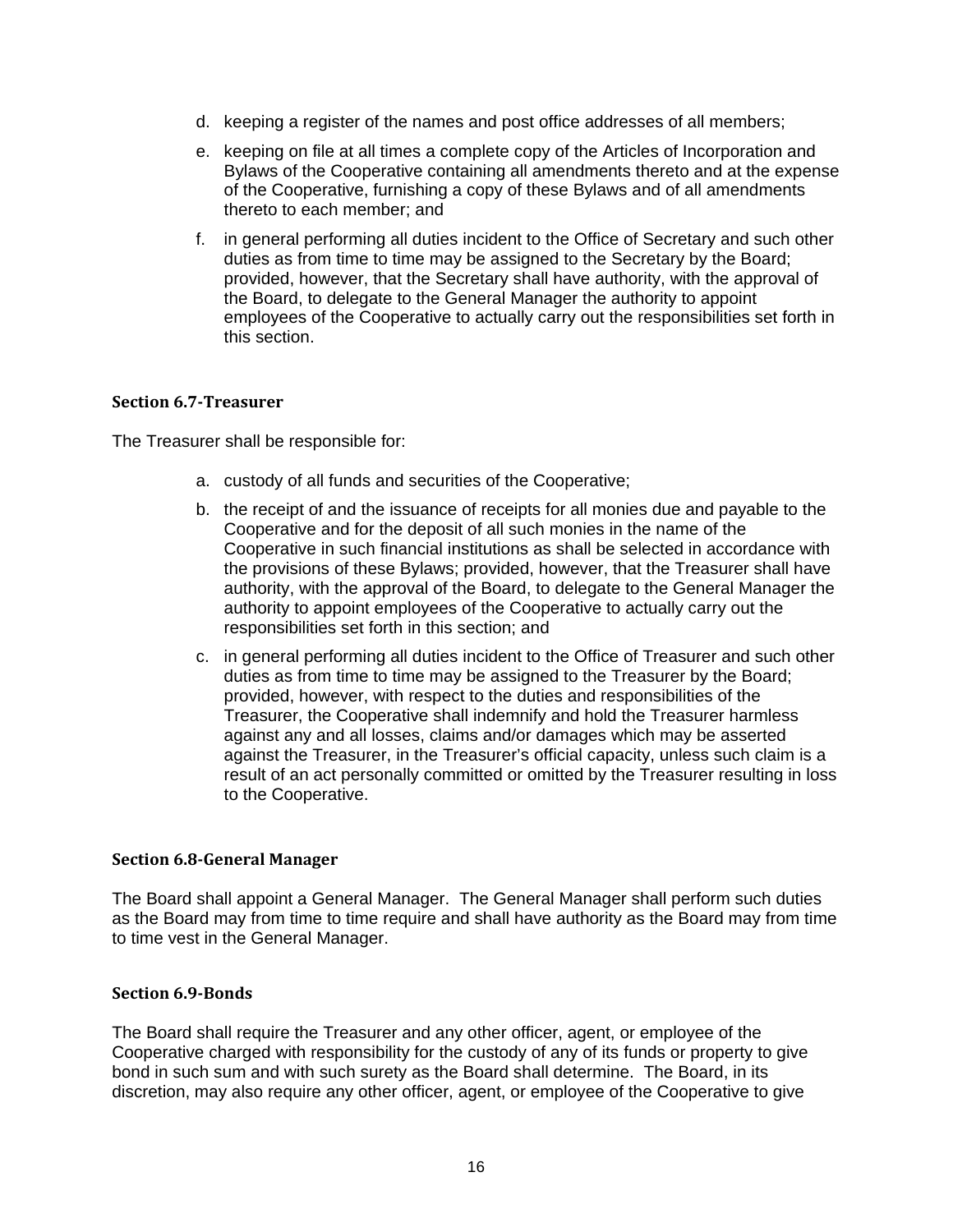bond in such amount and with such surety as it shall determine. The costs of all such bonds shall be borne by the Cooperative.

#### <span id="page-17-0"></span>**Section 6.10-Compensation**

The powers, duties, and compensation of officers, agents, and employees shall be fixed or approved by the Board, subject to the Section 4.9 of these Bylaws with respect to compensation of directors.

#### <span id="page-17-1"></span>**Section 6.11-Reports**

The officers of the Cooperative shall submit, at each annual meeting of the members, reports covering the business of the Cooperative for the previous fiscal year. Such reports shall set forth the condition of the Cooperative at the close of such fiscal year.

# <span id="page-17-2"></span>**ARTICLE VII. INDEMNIFICATION OF OFFICERS, DIRECTORS, EMPLOYEES, AND AGENTS**

#### <span id="page-17-3"></span>**Section 7.1-Indemnification of Parties to Legal Proceeding**

The Cooperative shall indemnify any person who was or is a party, or is threatened to be made a party to any threatened, pending, or completed action, suit, or proceeding, whether civil, criminal, administrative, or investigation (other than an action by, or in the right of the Cooperative) by reason of the fact that such person is or was a director, officer, employee, or agent of the Cooperative or who is or was serving at the request of the Cooperative as a director, officer, employee, or agent of another cooperative, association, corporation, partnership, joint venture, trust, or other enterprise, against expenses, (including attorney's fees) adjustments, fines, and amounts paid in settlement actually and reasonably incurred by such person in connection with such action, suit or proceeding; provided such person acted in good faith and in a manner such person reasonably believed to be in, or not opposed to, the best interests of the Cooperative, and, with respect to any criminal action or proceeding, had no reasonable cause to believe the conduct of such person was unlawful.

The termination of any action, suit, or proceeding by judgment, order, settlement, conviction, or upon pleas of nolo contendere or its equivalent, shall not, of itself, create a presumption that the person did not act in good faith and in a manner which such person reasonably believed to be in, or not opposed to, the best interests of the Cooperative, and, with respect to any criminal action or proceeding, had reasonable cause to believe that the conduct of such person was unlawful.

#### <span id="page-17-4"></span>**Section 7.2-Indemnification of Parties to Actions by or in Right of the Cooperative**

The Cooperative shall indemnify any person who was or is a party, or is threatened to be made a party to, any threatened, pending, or completed action or suit by, or in the right of, the Cooperative to procure a judgment in its favor by reason of the fact that such person is, or was,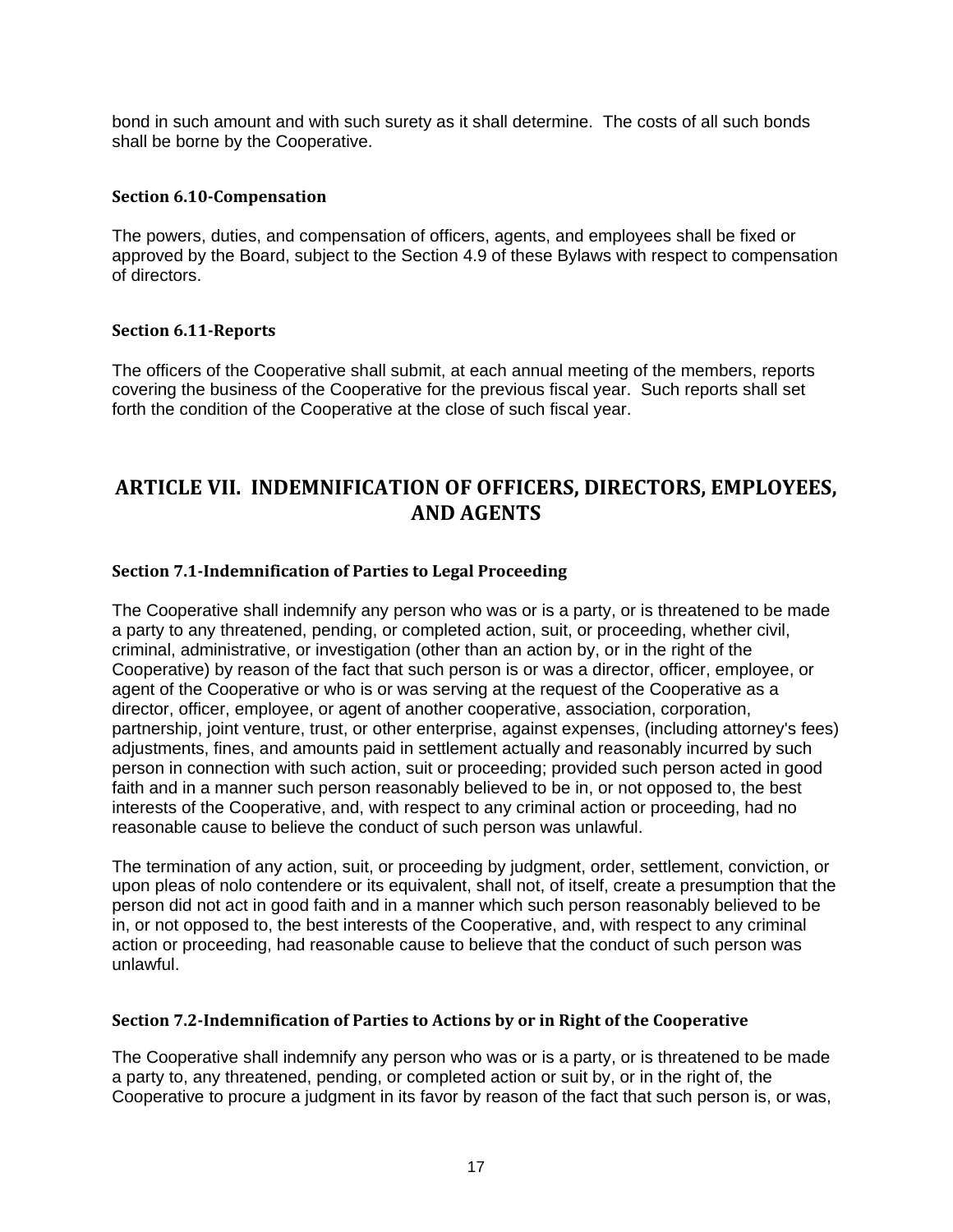a director, officer, employee, or agent of the Cooperative, or is, or was, serving at the request of the Cooperative as a director, officer, employee, or agent of another cooperative, association, corporation, partnership, joint venture, trust, or other enterprise, against expenses (including attorney's fees) actually and reasonably incurred by such person in connection with the defense or settlement of such action or suit, if such person acted in good faith, and in a manner such person reasonably believed to be in, or not opposed to, the best interests of the Cooperative.

No indemnification shall be made in respect of any claim, issue, or matter as to which such person shall have been adjudged to be liable for negligence or misconduct in the performance of the duty of such person to the Cooperative, unless, and only to the extent that the court in which such action or suit was brought shall determine upon application that, despite the adjudication of liability, but in view of all the circumstances of the case, such person is fairly and reasonably entitled to indemnity of such expenses as the court shall deem proper.

#### <span id="page-18-0"></span>**Section 7.3-Indemnification of Person Successfully Defending**

To the extent that a director, officer, employee, or agent of the Cooperative has been successful, on the merits or otherwise, in the defense of any action, suit, or proceeding referred to in Sections 7.1 and 7.2, in defense of any claim, issue or matter therein, such person shall be indemnified against expenses (including attorney's fees) actually and reasonably incurred by such person in connection therewith.

#### <span id="page-18-1"></span>**Section 7.4-Indemnification Determinations**

Any indemnification under Sections 7.1 and 7.2 (unless ordered by a court) shall be made by the Cooperative only as authorized in the specific case, upon a determination that indemnification of the director, officer, employee, or agent is proper in the circumstances because such person has met the applicable standard of conduct set forth in Sections 7.1 and 7.2. Such determination shall be made:

- a. by a majority vote of the Board consisting of directors who were not parties to such action, suit, or proceedings; or
- b. by the members.

#### <span id="page-18-2"></span>**Section 7.5-Expenses Advanced**

Expenses incurred in defending a civil or criminal action, suit, or proceeding may be paid by the Cooperative in advance of the final disposition of such action, suit, or proceeding, as authorized by the Board in the specific case, upon receipt of a firm commitment by or on behalf of the director, officer, employee, or agent to repay such amount, unless it shall ultimately be determined that the director, officer, employee, or agent is entitled to be indemnified by the Cooperative as authorized in this Article.

#### <span id="page-18-3"></span>**Section 7.6-Rights of Persons Indemnified**

The indemnification provided by this Article shall not be deemed exclusive of any other rights to which those seeking indemnification may be entitled under any bylaw, agreement, vote of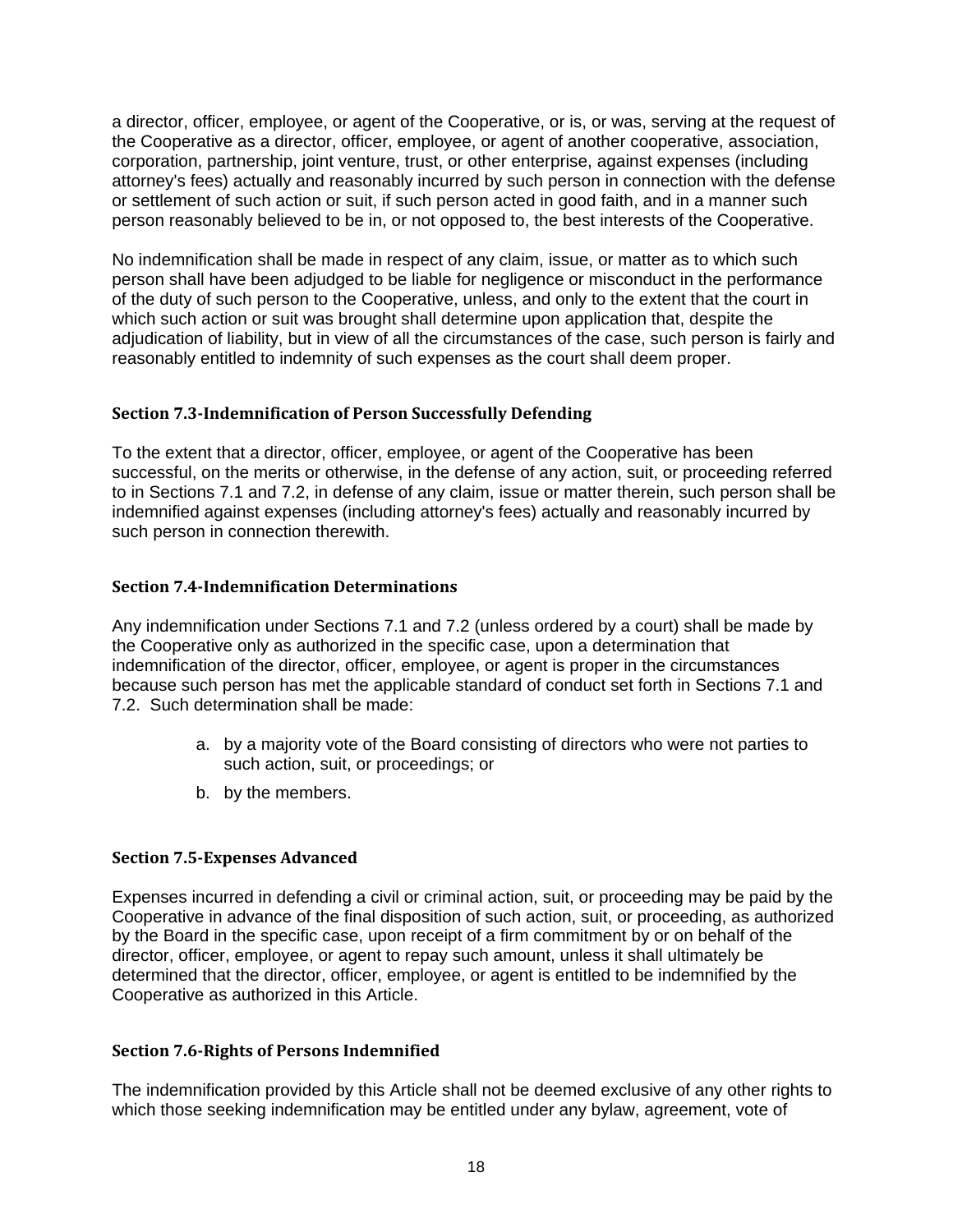members, or disinterested directors, or otherwise, both as to action in their official capacity and as to action in another capacity while holding such office, and shall continue as to a person who has ceased to be a director, officer, employee, or agent, and shall inure to the benefit of the heirs, executors, and administrators of such a person.

## <span id="page-19-0"></span>**Section 7.7-Insurance Coverage**

The Cooperative may purchase and maintain insurance on behalf of any person who is or was a director, officer, employee, or agent of the Cooperative, or who is or was serving at the request of the Cooperative as a director, officer, employee, or agent of another cooperative, association, corporation, partnership, joint venture, trust, or other enterprise, against any liability asserted against such person and incurred by such person in any such capacity, or arising out of the status of such person as such, whether or not the Cooperative would have the power to indemnify such person against such liability under the provisions of this Article.

# **ARTICLE VIII. NON-PROFIT OPERATION**

# <span id="page-19-2"></span><span id="page-19-1"></span>**Section 8.1-Interest or Dividends on Capital Prohibited**

The Cooperative shall at all times be operated on a Cooperative non-profit basis for the mutual benefit of its members. No interest or dividends shall be paid or payable by the Cooperative on any capital furnished by its members.

# <span id="page-19-3"></span>**Section 8.2-Patronage Capital in Connection with Furnishing Retail Energy Services**

In the furnishing of retail energy services, the Cooperative's operations shall be so conducted that all members will, through their patronage, furnish capital for the Cooperative. Because of the rapid changes in the energy services industry, the Board of Directors is given discretion to determine or define which services offered or marketed by the Cooperative to its end consumers or members are "retail energy" services under these Bylaws for purposes of allocating margins or patronage or furnishing capital to the Cooperative. In order to induce patronage and to insure that the Cooperative will be operated on a non-profit basis, the Cooperative is obligated to account on a patronage basis to all its members for all amounts received and receivable from the furnishing of retail energy services in excess of operating costs and expenses properly chargeable against the furnishing of such services. All such amounts in excess of operating costs and expenses for retail energy services at the moment of receipt by the Cooperative are received with the understanding that they are furnished by the members as capital.

The Cooperative is obligated to pay by credits to a capital account for each member all such amounts in excess of operating costs and expenses derived from retail energy services. The books and records of the Cooperative shall be set up and kept in such manner that at the end of each fiscal year the amount of capital, if any, so furnished by the member for retail energy services is clearly reflected and credited in an appropriate record to the capital account of each member, and the Cooperative shall notify each member annually of the amount of capital so credited to the member's account. All such amounts credited to the capital account of any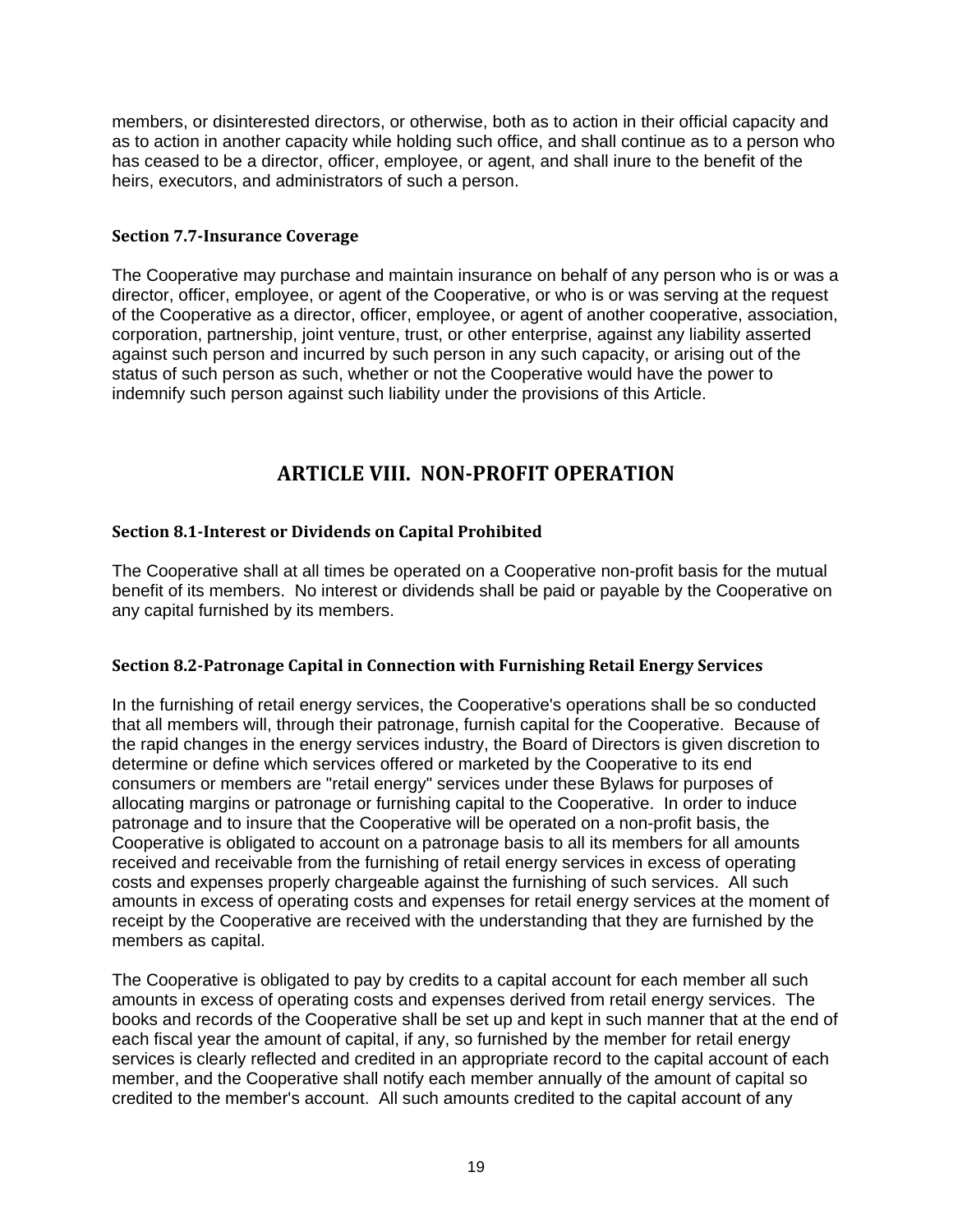member shall have the same status as though it had been paid to the member in cash in pursuance of a legal obligation to do so and the member had then furnished the Cooperative corresponding amounts for capital.

If, at any time prior to dissolution or liquidation of the Cooperative, the Board shall determine that the financial condition of the Cooperative will not be impaired thereby, the capital then credited to members' accounts may be retired in full or in part. All allocations and retirements of capital shall be at the discretion and direction of the Board as to kind, timing, method, type of assignment, and distribution.

In the event of dissolution or liquidation of the Cooperative, after all outstanding indebtedness of the Cooperative shall have been paid, outstanding capital credits shall be first retired without priority before any payments are made on account of property rights of members as provided under Section 2.3 of these Bylaws.

Capital credited to the account of each member shall be assignable only on the books of the Cooperative, pursuant to written instruction from the assignor and only to successors in interest, or successors in occupancy, in all or in a part of such members' premises served by the Cooperative, unless the Board, acting under policies of general application, shall authorize other types of assignments. With Board approval and in the sole discretion of the Board, members may assign their capital credits back to the Cooperative and the Cooperative is also authorized to negotiate capital credit settlement arrangements with bankrupt or insolvent members.

Upon the death of a member, former member, or a participant in a joint membership the accrued capital of the membership shall be paid in the following manner:

- a. Upon the written request of the legal representative of the deceased member or former member's estate , the Board, in its discretion, shall have the power to retire capital credited to any such member or former member immediately upon such terms and conditions as the Board, acting under policies of general application, and the legal representative of such member or former member's estate shall agree upon; provided, however, that the financial condition of the Cooperative will not be impaired thereby.
- b. Subject to the Board's discretion as expressed in (a) above, for joint memberships as described in Section 1.3 of these Bylaws, upon the death of a participant in a joint membership, the deceased participant's share of the accrued capital as of the date of death credited to the joint membership shall be eligible for retirement and payable to the person or persons entitled to said deceased participant's share by law. For joint memberships in which the participants are husband and wife, the deceased spouse's one-half share shall be eligible for retirement and payable to the surviving spouse. The Cooperative may require indemnification and hold harmless agreements on forms acceptable to the Cooperative from applicants or persons seeking payment of the deceased participant's share prior to payment.

Upon the termination or dissolution of any entity which otherwise qualified for membership under these Bylaws, the accrued capital credited to the entity shall be paid to the persons or entities authorized by the entity which was terminated or dissolved under state law or, in the event the terminated or dissolved entity fails to designate or authorize persons or entities in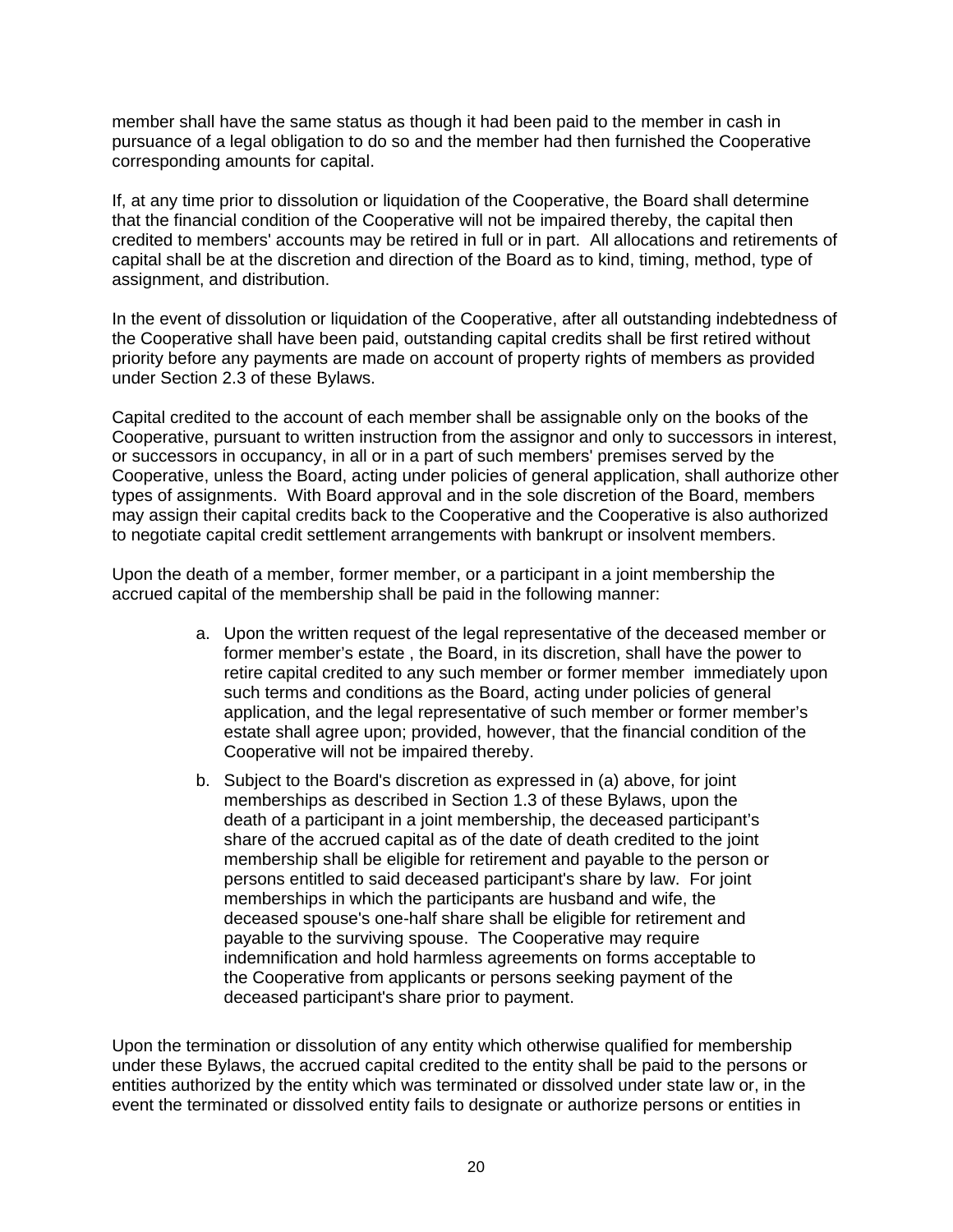writing entitled to the accrued capital, then the Board shall pay the terminated or dissolved entity's accrued capital in accordance with policies of general application adopted by the Board. In addition, the Cooperative may require indemnification and hold harmless agreements on forms acceptable to the Cooperative from applicants or persons seeking payment of the entity's share prior to such payment.

When the accrued capital of a former member of the Cooperative comes to a total amount of less than a fixed sum determined by the Board, the same shall be retired in full with such retirements made only when and at the same time that a general retirement to other members is made. During a general capital credit retirement, no checks shall be issued for less than a fixed amount determined by the Board, and the amount of such unretired capital credits will be retired in the first following year, when the total amount of capital credits qualifying for retirement exceeds that amount set by the Board, including the amount carried over.

The members of the Cooperative, by dealing with the Cooperative, acknowledge that the terms and provisions of the Articles of Incorporation and Bylaws shall constitute and be a contract both between the Cooperative and each member, and further, between all the members themselves individually. Both the Cooperative and the members are bound by such contract, as fully as though each member had individually signed a separate instrument containing such terms and provisions with the Cooperative and each of its members. The provisions of this Article of the Bylaws shall be called to the attention of each member of the Cooperative by posting in a conspicuous place in the Cooperative's office or by publication distributed by the Cooperative to its members.

## <span id="page-21-0"></span>**Section 8.3-Unclaimed Capital Credits**

Capital credits which have been declared and are payable to a member or former member and remain unclaimed by a member or former member or the member's heirs, devisees, or assigns for a period in excess of that prescribed by the applicable Montana law for abandoned property shall be allocated and utilized by the Board of Directors in accordance with applicable Montana law.

# <span id="page-21-1"></span>**ARTICLE IX. DISPOSITION AND PLEDGING OF PROPERTY**

#### <span id="page-21-2"></span>**Section 9.1-Disposition of Property**

The Cooperative may not sell or otherwise dispose of all or substantially all of its total assets unless such sale or other disposition is:

- a. authorized at a meeting of the then total members by the affirmative vote cast in person, of at least two-thirds (2/3) of the total members of the Cooperative, and
- b. proceeded by a notice of meeting at which such sale or other disposition is to be voted on.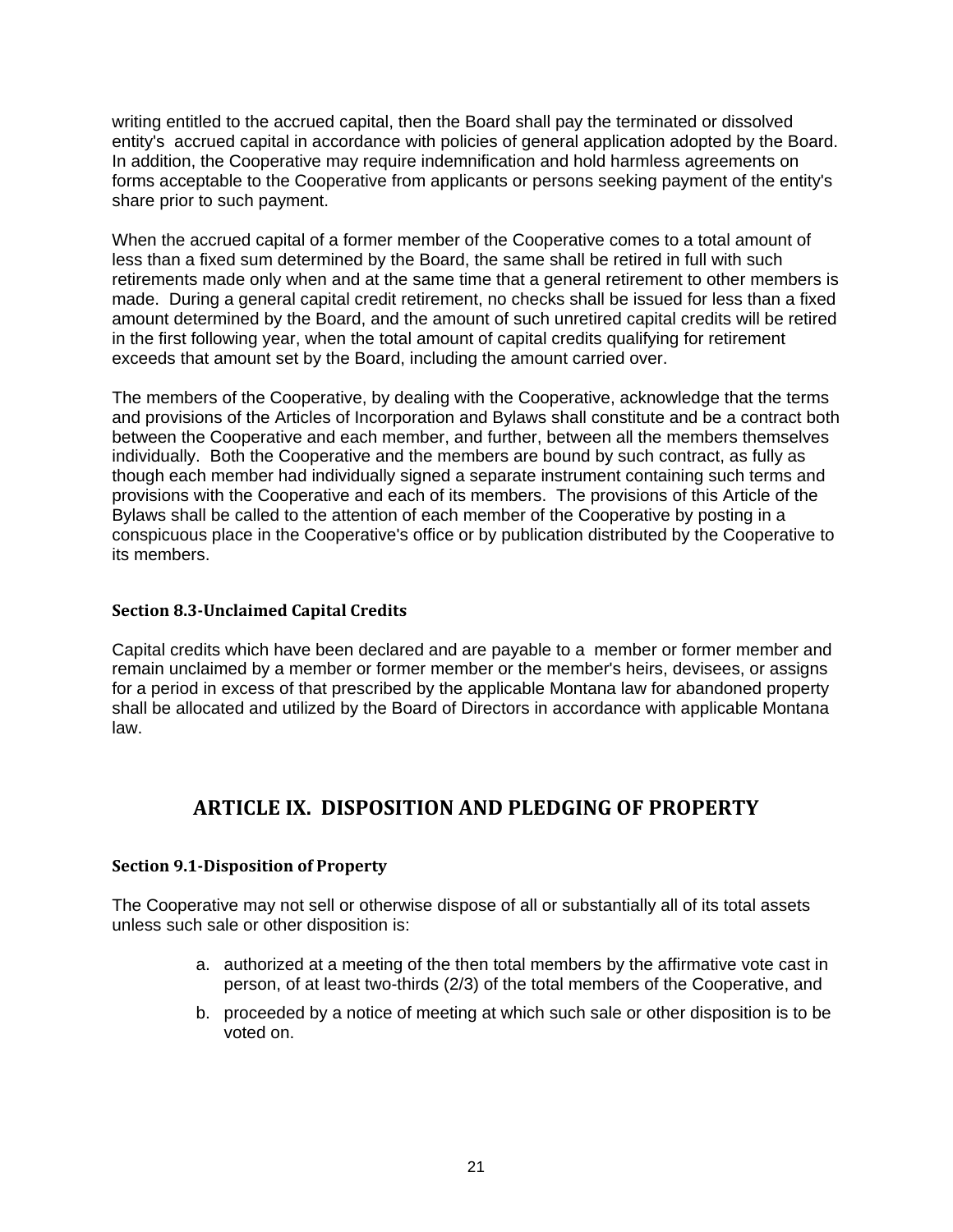#### <span id="page-22-0"></span>**Section 9.2-Pledging of Property**

In pursuit of the Cooperative's business purposes, and notwithstanding the foregoing provisions of Section 9.1, or any other provision of law, the Board, without authorization of the members of the Cooperative, shall have full power and authority to authorize the execution and delivery of a mortgage or mortgages, a deed or deeds of trust upon, or the pledging or encumbering of, any or all of the property, assets, rights, privileges, licenses, franchises, and permits of the Cooperative, whether acquired, and wherever situated, as well as the revenues and income there from, all upon such terms and conditions as the Board shall determine, to secure any indebtedness of the Cooperative to the United States of America or any instrumentality or agency thereof, or to any other financing source within the United States.

#### <span id="page-22-1"></span>**Section 9.3-Pledging or Disposing of Property to another Cooperative**

<span id="page-22-2"></span>Upon the authorization of a majority of Cooperative members, voting at a meeting of the members, the Board may sell, lease, or otherwise dispose of all or substantially all of its property to another cooperative or foreign corporation doing business in the State of Montana pursuant to the act under which the Cooperative is incorporated.

# **ARTICLE X. FINANCIAL TRANSACTIONS**

## <span id="page-22-3"></span>**Section 10.1-Contracts**

Except as otherwise provided in these Bylaws, the Board may authorize any officer or officers, agent or agents, to enter into any contract or execute and deliver any instrument in the name and on behalf of the Cooperative, and such authority may be general or confined to specific instances.

# <span id="page-22-4"></span>**Section 10.2-Checks, Drafts, Etc.**

All checks, drafts, or other orders for the payment of money, and all notes, bonds, or other evidences of indebtedness issued in the name of the Cooperative shall be signed by such officer(s), agent(s), or employee(s) of the Cooperative and in such manner, as shall from time to time be determined by resolution of the Board.

#### <span id="page-22-5"></span>**Section 10.3-Deposits**

All funds of the Cooperative shall be deposited from time to time to the credit of the Cooperative in such institutions as the Board may select.

#### <span id="page-22-6"></span>**Section 10.4-Fiscal Year**

The fiscal year of the Cooperative shall begin on the first day of January of each year and shall end on the thirty-first day of December of the same year.